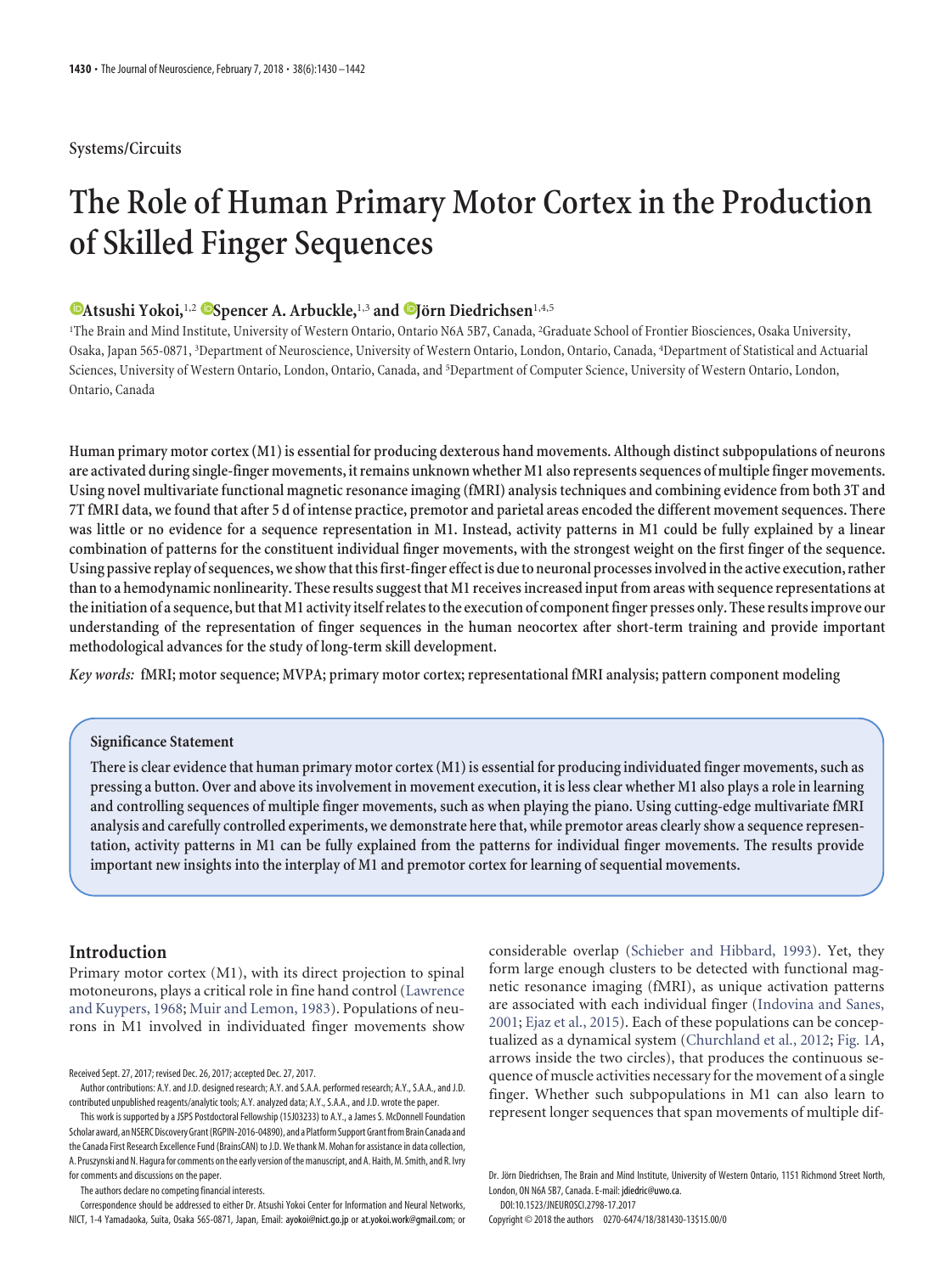

<span id="page-1-0"></span>**Figure 1.** Two ways of representing sequential movements. *A*, Before training sequences are produced through a sequential selection of single-finger movements. The execution layer (M1 and spinal cord) contains populations of neurons that, once activated, generate the muscle activity patterns necessary for a single-finger movement through their intrinsic population dynamics. The selection layer acts directly on these representations. B, After learning, the repeated sequential activation of two execution primitives leads to the formation of a new population of neurons that produces the two presses as asingle unit.*C*, Alternatively, a newly formed neural population in an intermediate layer could activate the execution primitives for the two fingers in the correct order.

ferent fingers is, however, still debated [\(Picard et al., 2013;](#page-12-3) [Kawai](#page-12-4) [et al., 2015\)](#page-12-4).

One idea is that M1 develops dedicated populations of neurons that encode the sequences of two or more finger movements [\(Fig. 1](#page-1-0)*B*). Such representations could function in a similar way as artificial recurrent neural networks, capable of learning and storing multiple dynamic patterns [\(Laje and Buonomano, 2013\)](#page-12-5). In this scenario, the neural activity for pressing the second digit would be different depending on whether it was executed in the sequence 1-2 or 3-2. This representation would allow M1 to autonomously generate the spatiotemporal activity pattern necessary for sequence production. Indeed, it has been suggested that M1 acquires such representations of finger sequences after a few days of training [\(Karni et al., 1995\)](#page-12-6).

Alternatively, M1 could lack a true sequence representation, and the neural activity here may solely reflect the ongoing elementary movements independent of the sequential context [\(Mushiake et al., 1991;](#page-12-7) [Ashe et al., 1993\)](#page-11-3). In this scenario, the learned sequence would be represented in secondary motor areas, such as dorsal premotor cortex (PMd) or supplementary motor area (SMA; [Mushiake et al., 1991;](#page-12-7) [Shima and Tanji, 1998;](#page-12-8) [Hiko](#page-11-4)[saka et al., 2002;](#page-11-4) [Diedrichsen and Kornysheva, 2015\)](#page-11-5), which then activate the corresponding execution-related populations in M1 [\(Fig. 1](#page-1-0)*C*).

Here we sought to distinguish between these two possibilities by analyzing fine-grained activity patterns in M1 using fMRI during the performance of well learned finger sequences. Because of the low temporal resolution of fMRI, we cannot resolve the activity related to each individual press, but can only measure the activity averaged over the whole sequence. This makes the detection of true sequence representations challenging. Nonetheless, if activity in M1 represents movement sequences [\(Fig. 1](#page-1-0)*B*), then even sequences that consist of the same elementary movements in a different order should elicit distinguishable patterns of activity.

However, the finding of differentiable activity patterns for different sequences in M1 (as we have indeed found in previous studies: [Wiestler and Diedrichsen, 2013;](#page-12-9) [Kornysheva and](#page-12-10) [Diedrichsen, 2014;](#page-12-10) [Wiestler et al., 2014\)](#page-12-11) does not provide conclusive evidence for a true sequence representation. Differences between activity patterns could also arise if different individual movements were unequally weighted depending on their sequential position, i.e., when in a sequence they occurred. By comparing activity patterns elicited by single-finger presses with those

elicited by sequences, we show here that pattern differences in M1 can be fully explained by the fact that the first finger has a stronger influence on the overall pattern than subsequent fingers. In contrast, activation patterns in premotor and parietal cortices could not be explained by a combination of the activity patterns for the elementary movements, thereby providing evidence for a true representation of the sequential context. Through control experiments with passive finger movements, we further establish that the first-finger effect is linked to the active execution of the sequence, and is not an artifact of nonlinearities in the fMRI signal. This suggests that premotor areas comprise representations of movement sequences, which then activate the representations of the individual component movements in M1 [\(Fig. 1](#page-1-0)*C*).

# **Materials and Methods Participants**

After providing written informed consent, nine healthy, right-handed volunteers (3 females, 6 males, age:  $23 \pm 4$ ) participated in Experiment 1, and 14 healthy, right-handed volunteers (8 females, 6 males, age:  $23 \pm 3$ ) participated in Experiment 2. There was no overlap in the participants in the two experiments. The experimental procedures were approved by local ethics committees at the University of Western Ontario (London, Canada) and University College London (London, UK). None of the participants had any known neurological history. We excluded participants that were professional musicians. On average, participants reported  $5.3 \pm 5.3$  years (Experiment 1) and  $4.8 \pm 4.1$  years (Experiment 2) of practice with instruments that demand rapid and complex finger sequences (e.g., piano, violin, guitar).

#### **Apparatus**

We used a custom-built five-finger keyboard [\(Fig. 2](#page-2-0)*A*) with a force transducer (Honeywell FS series) mounted underneath each key. The keyboard was built for the right hand. The keys were immobile and measured isometric finger force production. The dynamic range of the force transducers was  $0-16$  N and the resolution  $\leq 0.02$  (N). A finger press/release was detected when the force crossed a threshold of  $\sim$ 3 N. The threshold was slightly adjusted for each finger to ensure that each key could be pressed easily. The forces measured from the keyboard were low-pass filtered, amplified, and sent to PC for online task control and data recording. The forces were recorded at 200 Hz. Passive stimulation of the fingers was achieved using a pneumatic air piston mounted underneath each key [\(Fig. 2](#page-2-0)*B*). The pistons were driven by compressed air (100 psi) from outside the MRI scanning room through polyvinyl tubes. The force exerted by each piston was controlled by pressure-regulating valves. During the passive stimulations, finger movement was prevented by a frame mounted above the fingers. Therefore, the main function of the pistons was to apply pressure to the fingertips, comparable to the active condition.

## **Sequence training for Experiment 1**

During the training sessions, participants were seated in front of an LCD monitor and placed their fingers on the keyboard. They learned to produce five single-finger sequences and six multi-finger sequences. For the single-finger sequences, one of five fingers had to be pressed six times (e.g., 3 3 3 3 3 3); for the multi-finger sequences, one of the six possible permutations of fingers 1, 3, and 5 was pressed twice (e.g., 5 3 1 5 3 1; [Fig.](#page-2-0) [2](#page-2-0)*C*). All fingers remained on the keyboard at all times, such that the overt movement of the fingers was minimized.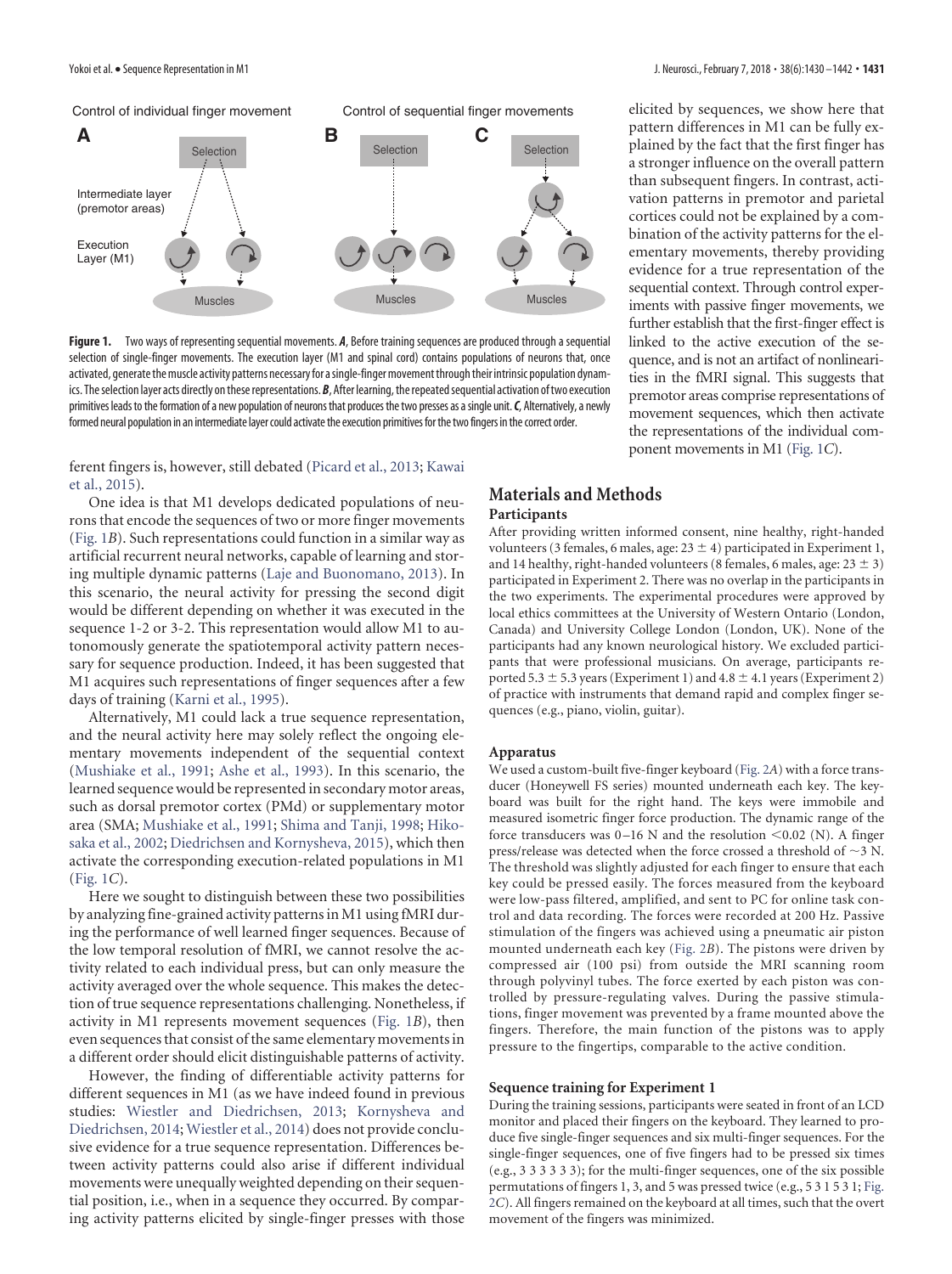At the start of each trial, a visual cue was presented (for 1.5 s) to indicate which of the sequences was to be performed [\(Fig. 2](#page-2-0)*D*). Each of the 11 sequences was associated with a different Roman numeral  $(I, II, \ldots, XI)$ . At the beginning of training, we provided both the sequence cue (Roman numeral) and the six to-be-pressed digits on the screen. Over the course of the training, we replaced the digits with asterisks (\*), to encourage the participants to memorize the sequences [\(Fig. 2](#page-2-0)*D*). The participants practiced the sequences for 3 d so they were able to produce the sequences in the scanner within 2.5 s from memory given only the visual cue.

Training consisted of a total of 1716 sequence executions (156 executions per sequence type). The order of the 11 sequences was pseudorandomized within each session. During a trial, the color of each asterisk turned to green immediately after a press of the correct finger was registered, and it turned to red if the press was incorrect. To ensure equal execution speed across single- and multi-finger sequences, we provided a visual pacing signal that blinked at a reference frequency. This reference frequency gradually increased during the training sessions with a constant rate until it reached to 4 Hz. On the last day of training, participants practiced the imaging protocol (involving also passive stimulation trials, see below), while lying on a mock MRI scanner bed.

#### **Sequence training for Experiment 2**

The sequence task was similar to the first experiment. In Experiment 2, participants  $(N = 14)$  learned to produce eight different sequences with 11 presses from the memory. The first half of the participants were trained for 5 d; for the second half, we added a sixth day to ensure that all participants could correctly produce the sequences within 4 s. On average, the training took a total of 10 –12 h. As in Experiment 1, the sequences were cued with Roman numerals I–VIII. All the sequences were matched with the number of finger presses used; two presses with the thumb, middle, ring, and little fingers, and three presses with the index finger, respectively. Four of the sequences started with the thumb, two sequences started with the middle finger, and the rest of two sequences started with the little finger. There was no passive condition in Experiment 2. The detailed training protocol and the behavioral results of training and transfer test (conducted after the imaging) will be reported in a separate paper.

#### **Imaging procedures for Experiment 1**

During the imaging session, the participants lay supine on the scanner bed with knees slightly bent and supported by a wedge-shaped cushion. The pneumatic keyboard was comfortably placed on their lap, and visual stimuli were presented on a back-projection screen which was viewed through a mirror attached to the head coil.

In Experiment 1, participants conducted both active and passive conditions. Each trial started with the presentation of the sequence cue for 1.5 s (Roman numeral I–XI). Participants were then instructed to execute the cued sequence twice, with a time limit of 2.5 s for each execution [\(Fig.](#page-2-0) [2](#page-2-0)*D*). Each execution was triggered by a fixation cross turning green. To ensure similar pressing speeds for the single-finger and multi-finger sequences, we provided a visual pacing signal that blinked at 4 Hz. The order of the 11 sequences was pseudorandomized and included one rest trial of 8 s, during which the participants only passively viewed the fixation cross. Each sequence was repeated three times within each imaging run, resulting in a total of 66 sequence executions per run. Participants completed seven runs in the active condition. For these runs, there was no significant difference in the pressing frequency (Hz) between single

and multi-finger sequences (4.58  $\pm$  0.36, 4.59  $\pm$  0.39,  $t_8 = -0.176$ ,  $p =$ 0.865). The percentage of correct sequence executions was slightly higher for single-finger than for multi-finger sequences (99.5  $\pm$  0.17 vs 95.7  $\pm$ 0.66;  $t_{(8)} = 6.182$ ,  $p = 0.00026$ .

Alternating with the active runs, participants also completed seven imaging runs in the passive condition, to examine to what degree the observed movement representations could be explained by passive sensory inflow. During the active run, we recorded force data, and replayed these forces through the pistons in the subsequent passive run. The participants were told not to produce any active finger movement, but to relax the hand and passively receive stimulations to their fingers. The sequence cue, pacing signal, and trial timing were exactly the same as in the active runs, ensuring that participants were well aware of which sequence they were going to receive. Due to the nonlinear response property of pneumatic pistons, the resultant passive forces were slightly lower than the forces in the active condition. We confirmed, however, that passive stimulation elicited robust single-finger representations that were comparable to the active condition (see Results).

## **Imaging procedures for Experiment 2**

The imaging procedures for Experiment 2 were similar; however, we only measured eight active multi-finger sequences (see above) and did not include passive or single-finger conditions. In the beginning of each trial, the sequence cue (I–VIII) was presented for 2.5 s. This was followed by two execution phases of 4 s each, with 0.5 s ITI. During the execution phase, only the fixation cross and asterisks were presented. The order of sequences was pseudorandomized, and each of the eight sequences was repeated three times during each run. The performance was not paced; however, the average pressing frequency for Experiment 2 (4.47  $\pm$  1.05 Hz) was not significantly different from that in Experiment 1 ( $t_{(19)} = 0.298$ ,  $p =$ 0.769). Four resting trials of 10.5 s were randomly interspersed. We conducted nine runs, each of which lasted  $\sim$  7 min. On average across participants,  $81.0 \pm 9.4\%$  of the sequence executions were correct.



<span id="page-2-0"></span>**Figure 2.** Methods for Experiment 1. *A*, Participants generated isometric finger presses on a custom-built keyboard with force transducers and pneumatic pistons embedded within each key. *B*, Schematic diagram of the passive pneumatic device used in Experiment 1.*C*, Participants were trained on fivesingle-finger andsix multi-fingersequences. *D*, Schematic illustration for a trial during scanning. A Roman numeral indicated the sequence to be executed. Participants then executed the sequence twice, receiving online visual feedback for each correct press. fMRI activity measurements were averaged across the two executions of the

sequence, thereby removing temporal information from the activity profiles.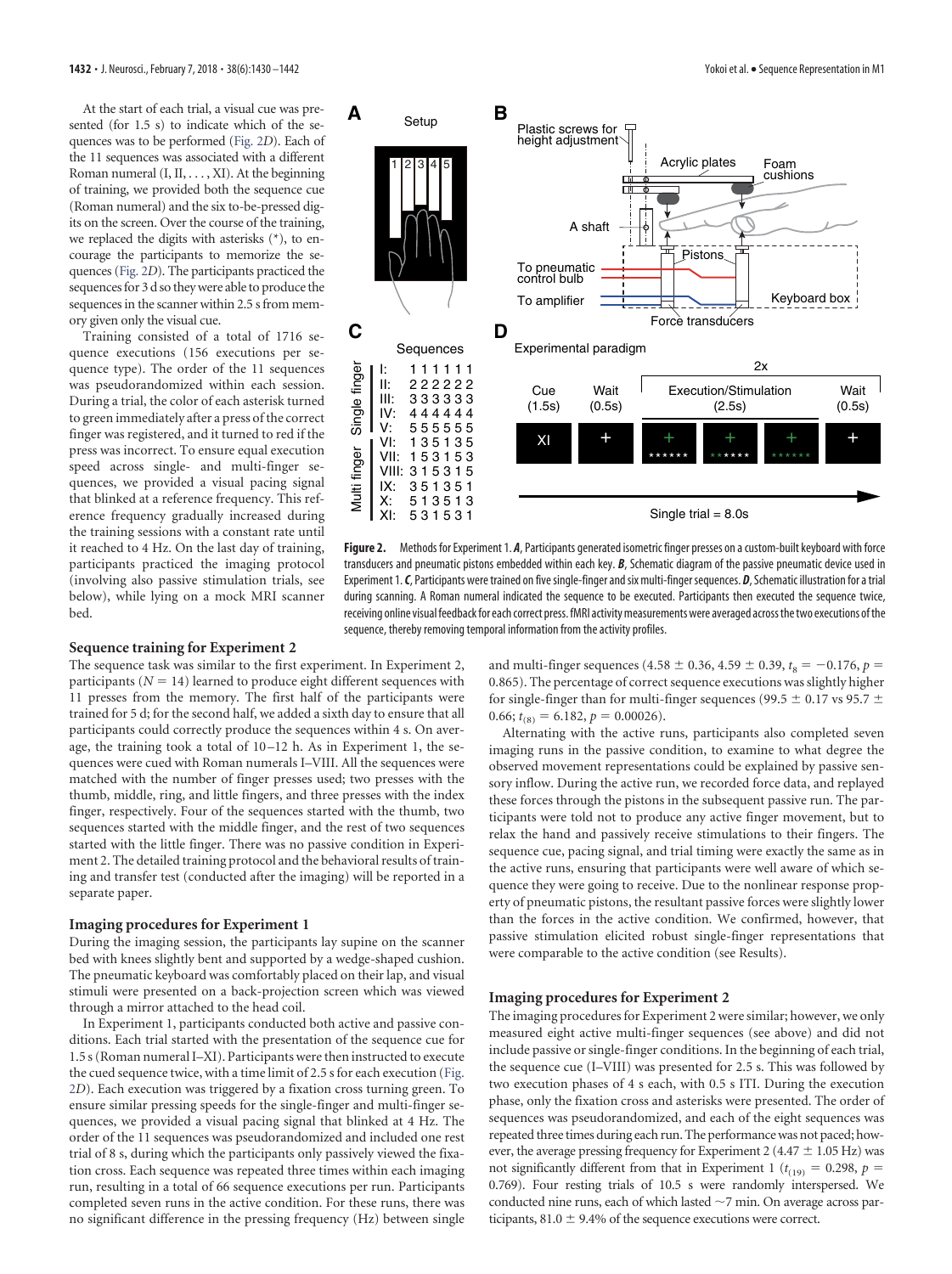

<span id="page-3-0"></span>**Figure 3.** Searchlight map for movement representation. *A*, Averaged distance for single-finger sequences. *B*, Averaged distance for multi-finger sequences. Results are shown on an inflated view of the left and right cortical hemisphere, with the inset showing distance on the medial wall. *C*, Seven ROIs were defined on each hemisphere of the reconstructed cortical surface. *D*, *E*, Mean distances calculated for single-finger sequences (*D*), and multi-finger sequences (*E*). Asterisks indicate a significant difference from zero based on the group t test.  $*p < 0.05$ ,  $**p < 0.01$ ,  $***p < 0.001$ . M1: primary motor cortex, S1: primary sensory cortex, PMd: dorsal premotor cortex, PMv: ventral premotor cortex, SMA: supplementary motor cortex, SPLa: anterior superior parietal lobule, and SPLp: posterior superior parietal lobule (posterior parietal cortex).

### **Imaging data acquisition**

Experiment 1 was conducted in a Siemens Magnetom Syngo 7T MRI scanner system with a 32-channel head coil at the Centre for Functional and Metabolic Mapping, Robarts Research Institute (London, Ontario, Canada). Inhomogeneity of the magnetic field was adjusted by B0 and B1 shimming at the beginning of the whole session. Functional images were acquired for 14 imaging runs (7 active and 7 passive runs) of 300 volumes per each using multiband 2-D echoplanar imaging sequence (TR 1.00 s, multiband acceleration factor  $= 2$ , in-plane acceleration factor  $=$ 3, resolution  $= 2.0$  mm isotropic with 0.2 mm gap between slices, and 44 slices interleaved). The first four volumes of each run were discarded to ensure stable magnetization. The slices were acquired close to axial to cover the dorsal aspects of the brain, including most of the frontal, parietal, occipital lobes, and basal ganglia. The ventral aspects of the frontal and temporal lobes, brainstem, and the cerebellum were not covered. Each functional imaging run of Experiment 1 lasted for 5 min. A T1 weighted anatomical image was obtained in a separate session using a MP2RAGE sequence (TR =  $6.0$  s, resolution: 0.75 mm isotropic).

Experiment 2 was conducted on a Siemens Trio 3T scanner system with a 32-channel head coil at the Welcome Trust Centre for Neuroimaging (London, United Kingdom). B0 field maps were acquired at the beginning of the session to correct for inhomogeneities of the magnetic field [\(Hutton et al., 2002\)](#page-11-6). Functional images were acquired for nine runs of 135 volumes each, using a 2-D echoplanar imaging sequence (TR 2.72 s, in-plane acceleration factor  $= 2$ , resolution  $= 2.3$  mm isotropic with 0.3 mm gap between each slice, and 32 slices interleaved). The first five volumes of each run were discarded to ensure stable magnetization. The coverage was similar to Experiment 1. A T1-weighted anatomical image was obtained using MPRAGE sequence (1 mm isotropic resolution).

### **Behavioral data analysis**

Recorded force data were analyzed offline. The data for both the training and scanning sessions was first smoothed with a second-order Butterworth filter with a cutoff frequency of 10 Hz to remove remaining RF noise. Press and release timings were defined as the time point where the pressing force first crossed the threshold (3 N) and the time when the pressing force fell below the threshold. Movement time (MT) was measured as the elapsed time from the start of the first press to the release of the last press. Sequence executions containing one or more incorrect presses were marked as error trials.

## **Imaging data analysis**

#### *Preprocessing and first-level model*

*Experiment 1.* Functional imaging data were preprocessed using SPM12 (http://www.fil. ion.ucl.ac.uk/spm/). Functional images were first motion corrected, and then coregistered to the individual anatomical image. As we had a relatively fast TR (1.0 s), we did not apply slice timing correction. The data were then submitted to a first-level GLM to estimate the size of the evoked activity for each sequence type in each run. We modeled the temporal autocorrelation using the "FAST" option in SPM12, which provides a flexible basis function to model dependencies on longer time scales. High-pass filtering was achieved by temporally pre-whitening the matrix using this temporal autocorrelation estimate.

*Experiment 2.* Preprocessing and GLM were conducted as in Experiment 1, with the exception that we applied slice timing correction (given the slower TR). We also corrected for B0 inhomogeneity by using field-map images. Given the slower TR, we used the standard high-pass filtering with a cutoff frequency of

128 s before GLM estimation. For the GLM, we applied robust-weighted least square estimation [\(Diedrichsen and Shadmehr, 2005\)](#page-11-7). The data from two participants in Experiment 2 were excluded from further analyses due to poor behavioral performance during scanning (58% correct vs 81% correct for all other subjects). These individuals also failed to achieve any correct execution of one or more sequence types in some of the imaging runs. Hence, only the data from the remaining 12 participants were submitted to subsequent analyses.

## **Searchlight and ROI definition**

Individual cortical surfaces (i.e., the pial and white/gray matter surfaces) were reconstructed from the anatomical image using the FreeSurfer software [\(Fischl et al., 1999\)](#page-11-8). We defined a continuous surface-based search-light [\(Oosterhof et al., 2011\)](#page-12-12) as small circular cortical patches ( $\sim$ 11 mm radius) centered on each node defined on the reconstructed cortical surface, each of which contained 160 voxels. Anatomical regions of interest (ROIs) were defined on this reconstructed surface [\(Fig. 3](#page-3-0)*C*) exactly as reported in previous studies [\(Wiestler and Diedrichsen, 2013;](#page-12-9) [Korny](#page-12-10)[sheva and Diedrichsen, 2014;](#page-12-10) [Wiestler et al., 2014\)](#page-12-11).

#### **Multivariate fMRI analysis**

Within each of these groups of voxels (surface-based searchlight or anatomically-defined ROIs), we extracted the  $\beta$ -weights for each sequence type and imaging run. To optimally integrate evidence across voxels, we spatially pre-whitened the activity estimates in each area using multivariate noise-normalization, using a regularized estimate of the overall noise-covariance matrix [\(Walther et al., 2016\)](#page-12-13). This procedure renders the remaining noise in each voxel approximately uncorrelated with noise in other voxels [\(Diedrichsen et al., 2016;](#page-11-9) [Diedrichsen and](#page-11-10) [Kriegeskorte, 2017\)](#page-11-10).

Using the representational model framework [\(Diedrichsen and](#page-11-10) [Kriegeskorte, 2017\)](#page-11-10), we then asked how different sequences were represented in these local multivariate activity patterns. The central statistical quantity in this framework is the second moment matrix of the activity patterns. If **U** represents the true activity patterns for the *K* experimental conditions (sequences) of *P* voxels, then the *K*-by*-K* second moment matrix between the activity patterns is defined as follows: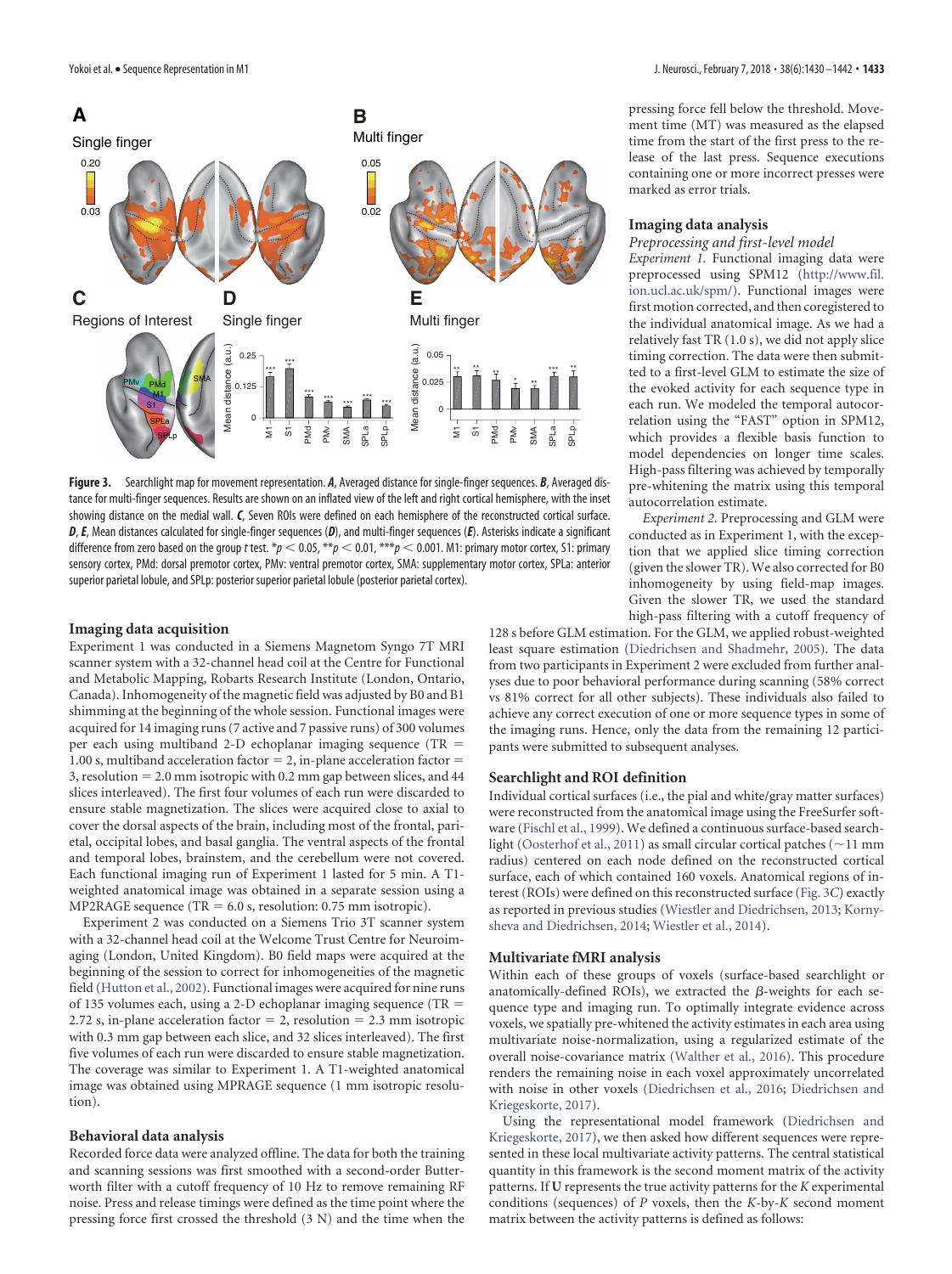$$
\mathbf{G} = \mathbf{U}\mathbf{U}^{\mathrm{T}}/P.
$$

Large numbers in the matrix indicate pairs of activity patterns have good correspondence across voxels, and zeros indicate that they are uncorrelated. Conceptually, the second moment matrix can be interpreted similarly to a covariance matrix, only in that the mean across voxels is not removed [\(Diedrichsen and](#page-11-10) [Kriegeskorte, 2017\)](#page-11-10).

We then analyzed the representational structure defined by the second moment matrix using two complementary approaches: representational similarity analysis (RSA) to establish basic features of the representation and for visualization purposes, and pattern component modeling (PCM) to compare more complex representational models.

#### **Representational similarity analysis**

In RSA, we quantify the representational structure by measuring how distinct pairs of activity patterns are from each other. The squared Euclidean distance (scaled by the number of voxels) between the activity pattern  $\mathbf{u}_1$  and  $\mathbf{u}_2$  is as follows:

$$
d_{1,2} = (\mathbf{u}_1 - \mathbf{u}_2)(\mathbf{u}_1 - \mathbf{u}_2)^T / P = G_{1,1} - 2G_{1,2} + G_{2,2},
$$

and can therefore be directly calculated from the second moment matrix **G**. Calculated on spatially pre-whitened data, this distance is equal to the squared Mahalanobis distance. One problem is that estimates of this distance

based on noisy data are positively biased; i.e., the average distance estimate will be larger than zero, even if the true distance is zero. This is because pattern estimates will always differ slightly based on random noise. To remedy the situation, we used the "crossnobis estimator" [\(Diedrichsen et al., 2016;](#page-11-9) [Walther et al., 2016;](#page-12-13) [Diedrichsen and Krieges](#page-11-10)[korte, 2017\)](#page-11-10), a distance calculated from a cross-validated estimate of the second moment matrix **G**:

$$
\mathbf{\hat{G}} = \frac{1}{M} \sum_{m=1}^{M} \mathbf{\hat{U}}_{m} \mathbf{\hat{U}}_{\tilde{m}}^{T} / P,
$$

where *M* is the total number of partitions (e.g., imaging runs),  $\hat{U}_m$  is estimated pre-whitened activity patterns for partition  $m$ , and  $\hat{\mathbf{U}}_{m}$  is the estimate of the patterns based on all other partitions. The crossnobis estimator is unbiased, meaning its average will be zero if the two patterns only differ by noise. The estimator can therefore be directly used to test if two patterns are statistically different: finding a consistently positive distance estimate implies that the two condition activity patterns differ from each other more than expected by chance.

To visualize the representational structure, we used classical multidimensional scaling. We projected the activity patterns into a lower dimensional subspace by finding the Eigenvectors of the group-averaged **Gˆ** matrix, weighted by the square root of the corresponding Eigenvalues. The projection displayed in [Figure 4](#page-4-0)*B* was then rotated to maximize the differences between the single-finger movements.

## **Pattern component modeling**

To compare different representational models, we used PCM [\(Diedrich](#page-11-11)[sen et al., 2011,](#page-11-11) [2017;](#page-11-12) [Diedrichsen and Kriegeskorte, 2017\)](#page-11-10). Like RSA or encoding models, PCM can test how well the data can be described by a specific representational structure or a specific set of features. Going beyond the other two approaches, however, it provides a principled and analytical way for testing arbitrary combinations of feature sets or repre-

<span id="page-4-0"></span>

sentational structures. PCM directly evaluates the likelihood of the data under the linear model

### $Y = ZU + XB + E$ .

Here, **Y** is an *N*-by-*P* matrix representing noise-normalized activity pattern after the first-level GLM [\(Walther et al., 2016\)](#page-12-13), where *N* is the number of estimates (number of conditions  $\times$  number of runs) and *P* is the number of voxels. **Z** (*N*-by-*K* matrix) is the design matrix that associates the true activity profiles **U** and **Y**. **B** represents the patterns of no interest, in our case the mean activity pattern in each run. Finally, **E** represents trial-by-trial measurement errors.

Importantly, PCM considers the true activity profile of each voxel **u***<sup>p</sup>* (columns of matrix **U**) to be a random variable from a multivariate normal distribution,  $\mathbf{u}_p \sim \mathbf{N}(\mathbf{0}, \mathbf{G})$ . **G** is the second moment matrix of activity profiles, which determines the similarity structure across movement conditions. In evaluating models, PCM integrates over the actual activity profiles, i.e., it evaluates the marginal likelihood of the data (simply termed likelihood in this paper);

#### $p(\mathbf{Y}|\boldsymbol{\theta}) = \int p(\mathbf{Y}|\mathbf{U},\boldsymbol{\theta})p(\mathbf{U}|\boldsymbol{\theta})d\mathbf{U}$

where  $\boldsymbol{\theta}$  represents model parameters that determine the shape of **G** (for example as the mixture proportions of different representations), the signal strength, and noise variances [\(Diedrichsen et al., 2017\)](#page-11-12). In other words, the explicit estimation of the patterns **U** is not necessary, because the second moment (**G**) is a sufficient statistic to obtain the marginal likelihood of the data. Using this approach, we fitted a number of models to explain the representational structure of the patterns associated with the multi-finger sequences.

*Null model.*As a baseline, we used a model in which all the sequences elicit the same common pattern; i.e., there were no differences between the activity patterns and hence no representation of the sequence.

*First-finger model.* In this model, we assumed that the activity patterns for the multi-finger sequences were a weighted linear combination of the



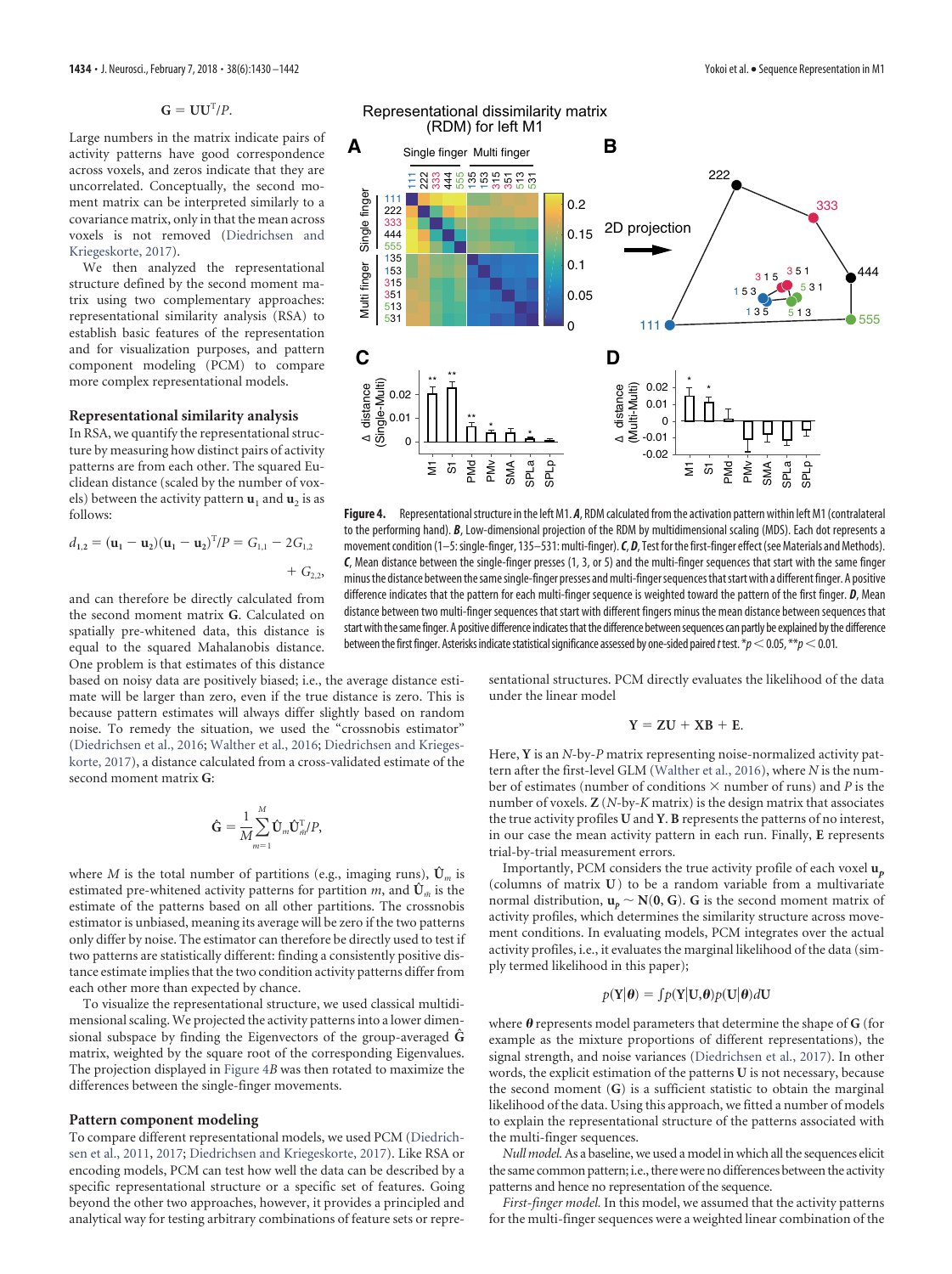

<span id="page-5-0"></span>Figure 5. Evaluating representational models of multi-finger sequences. A, The empirical second moment of the activity patterns for the multi-finger sequences (a 6  $\times$  6 matrix: on the right) is modeled using a combination ofthe predictedsecondmomentmatricesfor each ofthemodels.As in a covariancematrix, high values(yellow) indicatetight correspondence betweenthetwo activity patterns, whereas low values (blue) indicate uncorrelated activity patterns. B, The difference in log-likelihood compared with the null-model (log-Bayes-factor) for each component model. The gray area denotes the upper and lower noise ceiling. The combination of the first-finger model and the six-finger transition model (1F.S) is shown below the horizontal dashed line. The winning model is marked by the arrow. Significant differences (assessed by Wilcoxon's rank sum test on individual log-Bayes-factors) between the winning and the other models are marked by asterisks (\* $p < 0.05$ ,  $^{**}p<$  0.01,  $^{***}p<$  0.001). Error bars represent SE across subjects.  $\boldsymbol{C}$ , Log-Bayes-factor of the first-finger model compared with the lower noise ceiling for each ROI. The dashed line shows the typical threshold value for model selection [\(Kass and Raftery, 1995\)](#page-12-14).

patterns for the constituent single-finger presses. If all fingers were weighted equivalently, the overall patterns would be identical, as each sequence contains exactly the same fingers. Instead, the first-finger model assumes that the first finger press is more strongly weighted than subsequent presses. This predicts that pairs of sequences that start with the same finger share high covariance, and sequences that start with different fingers have low covariance [\(Fig. 5](#page-5-0)*A*).

More formally, the activity patterns for multi-finger sequences are modeled as a weighted sum of the activity patterns for the single-finger sequences,

$$
\mathbf{U}_{\text{sq}} = \mathbf{M}_{\text{lf}} \mathbf{U}_{\text{sf}}
$$

where  $U_{sq}$  is the patterns for multi-finger sequences (6  $\times$  *P* matrix),  $U_{sf}$  is the activation patterns for the single-finger presses of the thumb, middle, and little fingers ( $3 \times P$  matrix), and  $M<sub>1f</sub>$  is the weighting matrix. Because each finger is present in each sequence equally often, we can simply model the difference in weight between the first and the subsequent fingers, such that  $M<sub>1f</sub>$  is set to 1 for the first finger, and 0 otherwise (6  $\times$ 3 matrix). Therefore, the predicted similarity structure across multifinger sequences (i.e., the second moment of the pattern  $\mathbf{G}_{1f}$ ) is fully determined from the similarity across the single-finger presses (i.e.,  $\mathbf{G}_{\text{sf}}$ ):

$$
\mathbf{G}_{1f} = \frac{1}{P} \mathbf{U}_{sq} \mathbf{U}_{sq}^{\mathrm{T}} = \frac{1}{P} \mathbf{M}_{1f} \mathbf{U}_{sf} \mathbf{U}_{sf}^{\mathrm{T}} \mathbf{M}_{1f}^{\mathrm{T}} = \theta_{1f} \mathbf{M}_{1f} \mathbf{G}_{sf} \mathbf{M}_{1f}^{\mathrm{T}}
$$

To make the predictions for the first finger model [\(Fig. 5](#page-5-0)A), we used  $\hat{\mathbf{G}}_{sf}$ estimated from the patterns of single-finger sequences. Note that second moment matrix for single fingers simply scales by a constant factor when the presses are repeated [\(Diedrichsen et al., 2017\)](#page-11-12).

*N-finger transition model.* This model family predicts the similarity structure based on neural circuits that encode the transitions between finger presses. Unique transitions can be defined based on two or more subsequent presses. For instance, each sequence has five specific twofinger transitions, four three-finger transitions, etc. The activity patterns of the multi-finger sequences are can be modeled as follows:

$$
\mathbf{U}_{\text{sq}} = \mathbf{M}_{\text{trans}} \mathbf{U}_{\text{trans}}.
$$

In this case, the weighting matrix  $\mathbf{M}_{\text{trans}}$  indicates, for each sequence, how many of the possible two-digit transitions (9 total), three-digit transitions (27 total), etc. the sequences contained, and  $U_{trans}$  represents specific activation patterns for each possible transition. Under these assumptions, the predicted second moment matrix is as follows:

$$
\mathbf{G}_\text{trans} = \frac{1}{P} \, \mathbf{M}_\text{trans} \mathbf{U}_\text{trans} \mathbf{U}_\text{trans}^\text{T} \mathbf{M}_\text{trans}^\text{T},
$$

Because we did not measure patterns for individual transitions, we assumed that (1) the patterns are independent with each other, and (2) the strength with which each pattern is represented is proportional to the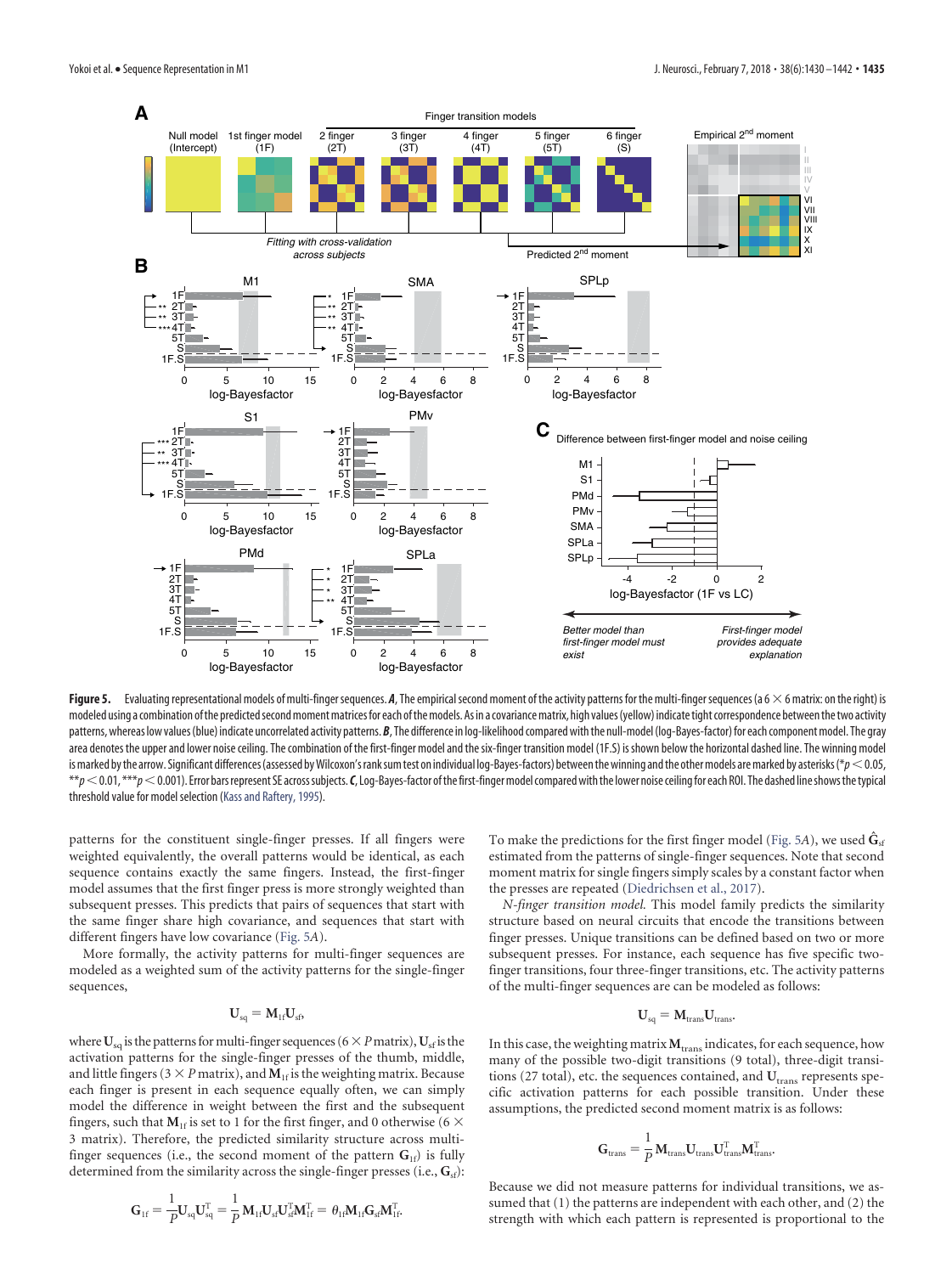frequency of occurrence of that particular transition during the training period. The second assumption is consistent with the observation that performance improvement (e.g., RT reduction) for a particular transition is proportional to its probability [\(Stadler, 1992\)](#page-12-15).

In Experiment 1, any of the six possible transitions between the three fingers occurs equally often. Therefore,  $\mathbf{U}_{\text{trans}}\mathbf{U}_{\text{trans}}^{\text{T}} = \theta_{\text{trans}}\mathbf{I}$ , where  $\theta$  is a constant that indicates the overall strength of the transition encoding and **I** is an identity matrix. Note that this approach is equivalent to fitting an encoding model with a separate regressor for each transition and using ridge regression to estimate the parameter weights [\(Diedrichsen and](#page-11-10) [Kriegeskorte, 2017\)](#page-11-10).

Combining these assumptions, the predicted second moment matrix is as follows:

$$
\mathbf{G}_{\text{trans}} = \frac{\theta_{\text{trans}}}{P} \mathbf{M}_{\text{trans}} \mathbf{M}_{\text{trans}}^{T}.
$$

The resultant predicted second moment matrix for each *N*-finger transition model can be seen in [\(Fig. 5](#page-5-0)*A*). Note that the six-finger transition model predicts that all sequences are equally distinct from each other, as each sequence has only one unique six-finger transition (the entire sequence). In Experiment 2, the occurrence frequency of the transitions was slightly different. Therefore, we modeled the second moment matrix as follows:

$$
\mathbf{U}_{trans}\mathbf{U}_{trans}^{\mathrm{T}} = \theta_{trans} \operatorname{diag}[\alpha_1, \alpha_2, \alpha_3, \ldots, \alpha_N]
$$

where  $\alpha_1, \alpha_2, \ldots, \alpha_N$  are constants proportional to the frequency of occurrence for *N* transitions of interest.

*Model comparison.* We first fitted the six individual models (see the previous section) separately. To account for individual differences in the signal-to-noise ratio, we maximized the likelihood in respect to a noise and signal strength parameter [\(Diedrichsen et al., 2017\)](#page-11-12); thus each model had the same two free parameters, allowing us to compare their likelihoods directly. We also fitted combinations of pairs of models, where the overall representation was a mixture of the hypothesized representations (i.e., the second moment matrix was the weighted sum of those models). In this case, each component weight added an additional free parameter  $(\theta)$ . Therefore, each single model had two free parameters (i.e., signal and noise parameters), and each mixture of two models had three free parameters (i.e., signal, noise, and the mixing ratio of one model over the other).

To compare models with different number of parameters, we used group cross-validation: we fitted the parameters using the data from *n* 1 subjects, and then used the estimated **G** to fit the data from the left-out subject [\(Diedrichsen et al., 2017\)](#page-11-12). Note that the signal and noise parameters were always fitted individually to each subject. Through this process, we obtained a cross-validated likelihood for each candidate model for each subject, which served as an estimate of the model evidence.

We then compared models by calculating the log-Bayes factor, which tells us to what degree one model provides a better description of the observed data than another model [\(Kass and Raftery, 1995\)](#page-12-14):

## $\log BF$ (model A vs model B) =  $\log L$ (model A) -  $\log L$ (model B).

log*BF* values were computed separately for each subject. We then used standard criteria for the average log*BF* proposed by [Kass and Raftery](#page-12-14) [\(1995\)](#page-12-14) to judge if a model is meaningfully "better" than the other. Instead of using the group log-Bayes factor [\(Stephan et al., 2009\)](#page-12-16), i.e., the sum of the individual log-Bayes factors, we report here the average log*BF*, which is invariant to the number of participants. This provides a much more stringent criterion for model selection.

*Noise ceiling.* We also estimated the data-likelihood under a model that captures all systematic variation in the data, here called a noise ceiling. The noise ceiling is an important measure to assess whether the selected model is a sufficient model, or whether the model misses a substantial aspect of the representational structure that is consistently observed across individuals. For this, we used a free (fully flexible) model, which had as many parameters as the number of the elements in the secondmoment matrix. For an estimate of the free model, we simply used the mean of the cross-validated second moment matrix **Gˆ** across subjects, which yields nearly identical results as using the maximum-likelihood estimate [\(Diedrichsen et al., 2017\)](#page-11-12).

We first estimated the free parameters of the model, using the data from all subjects combined. This resulted in the best achievable likelihood for a group model and therefore constitutes an upper bound for the likelihood. Because this estimate is over-fit, we also determined the crossvalidated likelihood of the free model, which constitutes a lower bound estimate of the noise ceiling. If a model performs better than the lower noise ceiling, it remains possible that a better model exists. However, based on the absolute performance, we can conclude that the model already captures all consistent effects in the data.

## **Experimental design and statistical analysis**

All experiments and analyses were conducted using a within-subject design. We used one-sided, one-sample *t* test for the evaluation of positive mean distance across subjects. To assess the first-finger effect, we performed two separate paired *t* tests: (1) if distances between two multifinger sequences sharing the same first finger were smaller than distances between any other pair of multi-finger sequences not sharing the same first finger, and (2) if distances between a single-finger sequence and a multi-finger sequence sharing the same first finger were smaller than distances between that finger and any other multi-finger sequence. Significant differences for the above comparisons (1 and 2) were deemed as the evidence of the first-finger effect. The ratio between active and passive distances (i.e., the reduction of passive distance) was estimated using linear regression without an intercept. Estimated slopes between single- and multi-finger sequences were then compared using a simple *t* contrast.

For the model comparison using PCM, we used the standard interpretation of the size of the *BF* [\(Kass and Raftery, 1995\)](#page-12-14). Additionally, we also report a Wilcoxon's rank sum test on the log-Bayes factors between the winning and other models. The significance level was set to  $p = 0.05$ . All the statistical analyses were performed in MATLAB (MathWorks). The MATLAB code used for the multivariate fMRI analysis (Pattern Component Modelling Toolbox; RRID[:SCR\\_015891\)](https://scicrunch.org/resolver/SCR_015891) are available online (https://github.com/jdiedrichsen/pcm\_toolbox).

# **Results**

# **M1 "encodes" both single-finger movements and sequences**

We tested whether sequences are represented in M1 by comparing the fine-grained fMRI brain activation pattern associated with fast finger sequences (6 finger presses within 2.5 s) with those associated with single-finger movements. Participants practiced six sequences that comprised all orders of pressing the thumb, middle, and little finger with their right hand [\(Fig. 2](#page-2-0)*A*–*C*). For the single-finger movements, they produced six repetitions with the same finger. Participants were trained for 3 d,  $\sim$  6 h in total, until they could perform all sequences from memory without error and at the same speed. We localized areas that showed reliable differences between either single-finger or multi-finger sequences by using a surface-based search-light approach [\(Oost](#page-12-12)[erhof et al., 2011\)](#page-12-12). Based on previous results [\(Wiestler and](#page-12-9) [Diedrichsen, 2013\)](#page-12-9), we expected that different single-finger movements and different movement sequences would elicit differentiable activity patterns in M1.

To characterize the representation, we calculated the crossvalidated Mahalanobis distance [\(Walther et al., 2016\)](#page-12-13) between the activity patterns for different conditions. If this measure is systematically larger than zero, we can conclude that the true underlying patterns are different (see Materials and Methods). As expected, we found evidence for a representation of single fingers in the hand area of M1 and somatosensory cortex (S1; [Fig. 3](#page-3-0)*A*,*D*). Consistent with previous studies [\(Wiestler et al., 2011;](#page-12-17) [Diedrich](#page-11-13)[sen et al., 2013;](#page-11-13) [Ejaz et al., 2015\)](#page-11-1), weaker differences between patterns for single-finger movements were found in secondary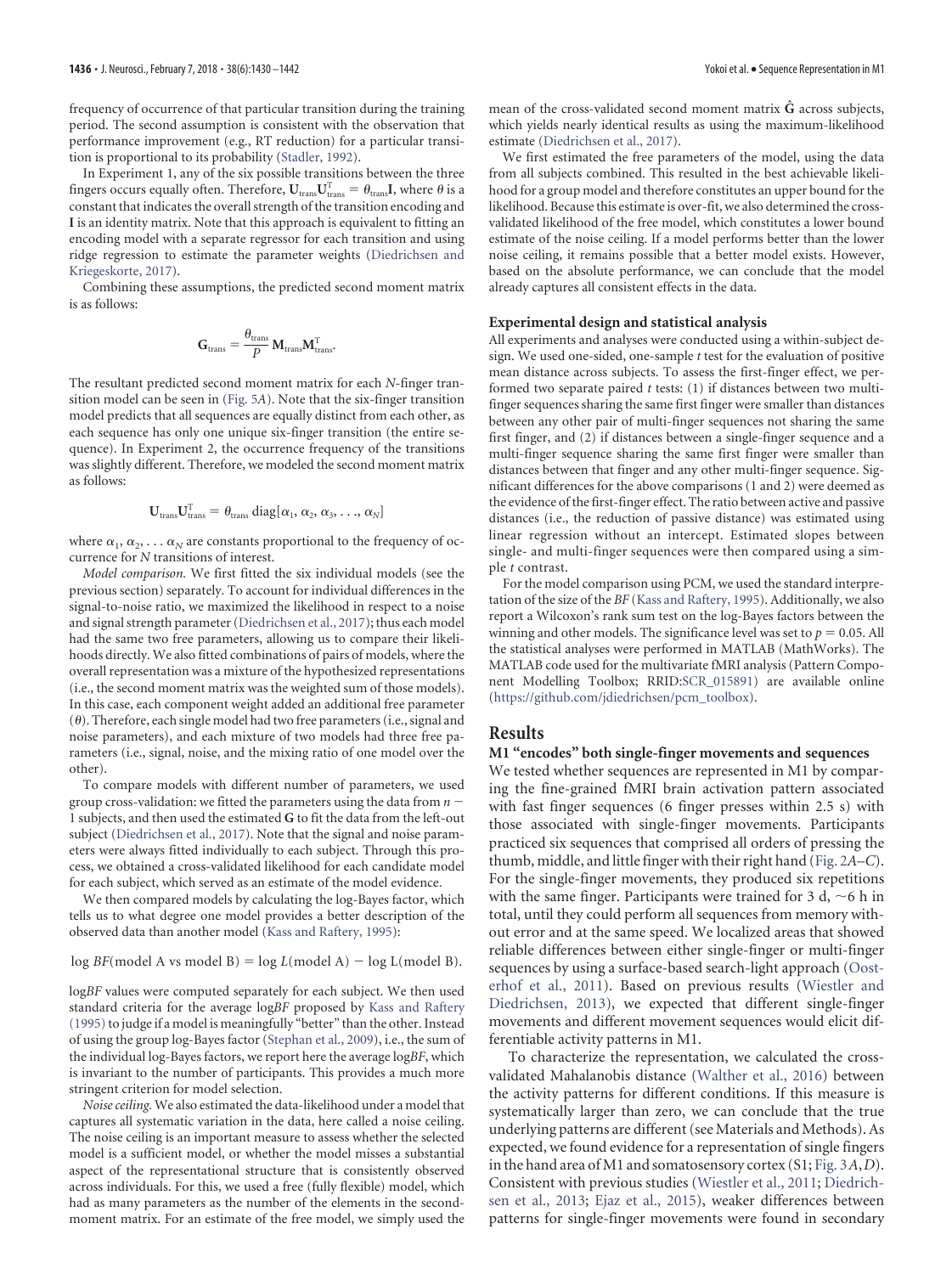motor areas such as PMd and ventral premotor cortex (PMv), and the SMA in the anterior superior parietal lobule (SPLa; [Fig.](#page-3-0) [3](#page-3-0)*D*) and the ipsilateral hemisphere [\(Diedrichsen et al., 2013\)](#page-11-13).

Multi-finger sequences elicited differentiable activity patterns in premotor and parietal areas [\(Wiestler and Diedrichsen, 2013;](#page-12-9) [Kornysheva and Diedrichsen, 2014;](#page-12-10) [Wiestler et al., 2014;](#page-12-11) [Fig. 3](#page-3-0)*B*). Importantly, we also found significantly different activity patterns for different sequences in M1 and S1, as indicated by the systematically positive crossnobis estimates [\(Fig. 3](#page-3-0)*E*). The pattern distances for multi-finger sequences were only  $19 \pm 9\%$  of those for single-finger presses, but they were reliable enough to decode which of the six sequences was performed with a cross-validated accuracy of  $25 \pm 5\%$  (chance level, 16.67%).

One may argue that if M1 only represented the individual finger presses, the activity patterns for the different multi-finger sequences should have been indistinguishable. However, this argument relies on the assumption that all component actions elicit the same amount of activation regardless of the order in which they were made. Before concluding that M1 exhibits a genuine sequence representation (i.e., is in a different neuronal state for each sequence), we therefore need to consider the possibility that the input from premotor areas [\(Fig. 1](#page-1-0)*C*) varied depending on whether the finger press was at the beginning or middle of the sequence. As different multi-finger sequences start with different fingers, this effect could lead to distinguishable BOLD activity patterns even if M1 only represented individual finger movements.

#### **Differences in sequences depend on the first finger**

To test for this possibility, we compared the activation patterns for the multi-finger sequences to those of the single-finger presses. We calculated the cross-validated distances between all pairs of conditions in an anatomically defined ROI [\(Fig. 3](#page-3-0)*C*) for contralateral M1. The resultant matrix of pairwise distances (55 pairs in total), the representational dissimilarity matrix (RDM), effectively summarizes the representational structure of the whole ROI [\(Fig. 4](#page-4-0)*A*).

To obtain insight into the representational structure, we applied a dimensionality reduction to the RDM by projecting it into a 2-D space [\(Fig. 4](#page-4-0)*B*; for details, see Materials and Methods). For single-finger presses (111, 333, etc.) we replicated the characteristic representational structure with the thumb showing the most unique pattern and the other fingers arranged in a semicircle [\(Ejaz et al., 2015\)](#page-11-1).

The multi-finger sequences were arranged such that two sequences starting with the same finger were clustered together (shown in the same color in [Fig. 4](#page-4-0)*B*). Furthermore, among all multi-finger sequence patterns, each pattern was also the most similar to the pattern associated with the first finger in the sequence. It should be noted, however, that low-dimensional projections (here designed to maximize the distances between single-finger movements; see Materials and Methods) generally only capture a very selective aspect of the representational structure. Therefore, to fairly quantify these two key observations, we compared the cross-validated distances between activity patterns of single- and multi-finger sequences in the (un-projected) highdimensional space.

If the activity pattern of each sequence is mostly influenced by the starting finger, then the pattern for each individual finger should be closer (i.e., smaller distance) to sequences starting with that finger compared with other sequences. For instance, the pattern for the thumb [\(Fig. 4](#page-4-0)*B*, 111) should be closer to sequence 135 and 153 than to other sequences (e.g., 351 or 315). This was

indeed the case in contralateral M1 ( $t_{(8)} = 6.18$ ,  $p = 1.3 \times 10^{-4}$ ) and S1 ( $t_{(8)} = 4.09$ ,  $p = 0.0018$ ; [Fig. 4](#page-4-0)*C*).

Furthermore, two sequences starting with the same finger should be more similar to each other than other pairs (e.g., the distance 135 vs 153 should be smaller than 135 vs 315). Again, this effect was significant in M1 [\(Fig. 4](#page-4-0)*D*;  $t_{(8)} = 2.87$ ,  $p = 0.0104$ ) and S1 ( $t_{(8)} = 3.08$ ,  $p = 0.0075$ ). In contrast, no other tested ROI showed significance on both tests simultaneously [\(Fig. 4](#page-4-0)*D*).

One possible scenario which can explain both observations is that the activity patterns for sequences in M1 are a weighted sum of patterns elicited by the constituent single-finger presses, with the first finger having the highest weight. This would imply that there is no true sequence representation in M1. To evaluate whether this simple idea could fully explain the pattern differences between the multi-finger sequences in M1, we tested different candidate models for the activity patterns of multi-finger sequences using the PCM framework [\(Diedrichsen et al., 2011,](#page-11-11) [2017;](#page-11-12) [Diedrichsen and Kriegeskorte, 2017\)](#page-11-10). PCM allows us to compare different representational models by directly evaluating the likelihood of the observed patterns under the models. The method focuses on the second moment matrix; i.e., the covariance matrix of the patterns without subtraction of the mean activity across voxels. The second moment matrix has a close relationship to the RDM (see Materials and Methods). Importantly, we can compare the model likelihood to a noise ceiling, to assess whether the model can fully account for the data given the level of measurement noise and intersubject variability (see Materials and Method).

As a starting point, we tested the "first-finger" model, in which the patterns for multi-finger sequences are weighted sums of single-finger presses, with the first finger having the highest weight and all the subsequent fingers having a lower, but equal, weight (see Materials and Method). This model predicts that sequences that start with the same finger share high covariance, and sequences that start with different fingers have low covariance [\(Fig. 5](#page-5-0)*A*). We found that this model could almost fully account for the representational structure found in M1: the log-likelihood relative to the null-model (log-Bayes factor; see Materials and Methods) fell between the upper and lower bound of the noise ceiling [\(Fig. 5](#page-5-0)*B*; 6.95 vs 6.45).

We then tested whether M1 might represent movement transitions between two or more fingers [\(Fig. 5](#page-5-0)*A*). These models assume that each transition across *n* successive fingers is associated with a specific and independent activation pattern (i.e., representations of partial sequences). The second moment matrix (and the similarity structure) across the patterns of multi-finger sequences is fully determined by which transitions each sequence contained (see Materials and Methods). Note that a representation of a six-finger transition would mean that each sequence would have a unique activity pattern. The log-Bayes factor for these models was clearly lower than that for the first-finger model [\(Fig. 5](#page-5-0)*B*), indicating a poorer fit of these models.

We then explored linear combinations of models. Because the relative weight of each component was an additional free parameter, we evaluated the model likelihood using cross-validation across participants (see Materials and Methods). When we combined the first-finger model with the sequence model, we achieved a slightly lower likelihood than the first-finger model alone for M1 (the average log-Bayes factor reduced by 0.05). For S1, however, the addition of the sequence model achieved a slightly higher likelihood (9.37 for first-finger model alone vs 9.87 for the combined model; [Fig. 5](#page-5-0)*B*). However, on a common scale of Bayes factors [\(Kass and Raftery, 1995\)](#page-12-14), such a small dif-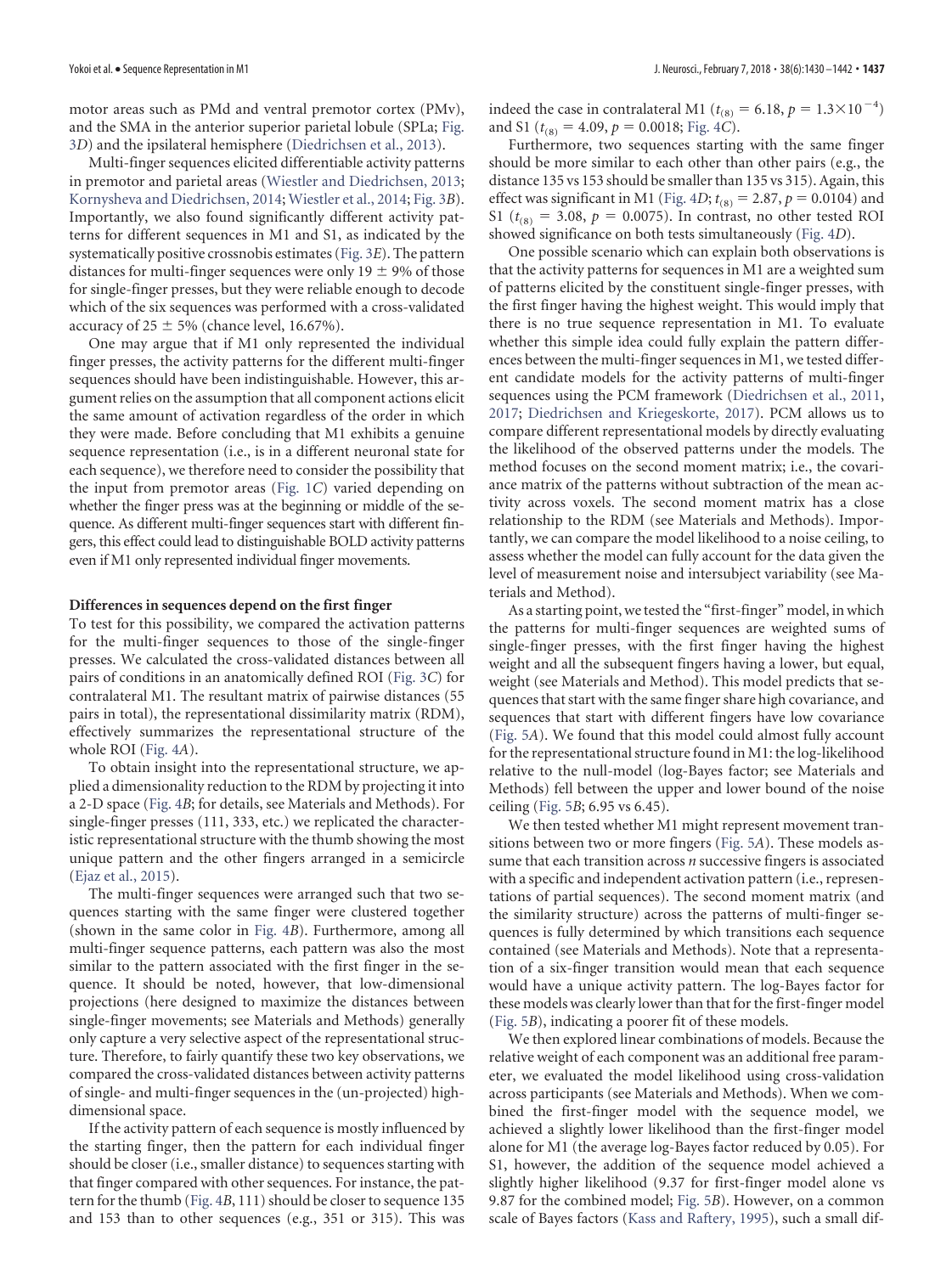

<span id="page-8-0"></span>Figure 6. Passive stimulation elicited comparable single-finger representation, but reduced multi-finger sequence representation. *A*, The averaged distance for single-finger sequences, and (*B*) multi-finger sequences shown on an inflated view of the left and right cortical hemisphere, with the inset showing the medial wall. C, Average distance in the cortical ROIs [\(Fig. 3](#page-3-0)C) for single-finger sequences for active (red) and passive (blue) conditions. *D*, Average distance across all pairs for multi-finger sequences. Error bars represent SE across subjects.

ference would be considered "not worth more than a bare mention".

In premotor areas, on the other hand, the representational structure was not well explained by the first-finger model. For example, in SMA and SPLa, the fit of the sequence model was systematically better than the first-finger model [\(Fig. 5](#page-5-0)*B*), indicating that the activity patterns in these regions represented sequential information. Whereas in premotor (PMd and PMv) and posterior parietal cortex, the first-finger model provided the best explanation among the fitted models, the likelihood of the firstfinger model was systematically below the lower bound of the noise ceiling [\(Fig. 5](#page-5-0)*C*). The mean difference in log *BF* to the lower noise ceiling was substantially 1, indicating strong evidence [\(Kass and Raftery, 1995\)](#page-12-14) that a better model must exist for these regions.

In summary, on the group level, our results provided very limited evidence for a true, unique sequence representation, or the representation of transitions between fingers in M1. Instead, the representational structure for sequences in this area could almost fully be explained by the first-finger model; i.e., assuming that the patterns for multi-finger sequences are a linear combination of the patterns associated with the individual finger presses, with the first finger weighted more strongly than the others. The same observation held true for S1. In contrast, in premotor regions, the first-finger model could not fully account for the differences between sequences, suggesting genuine encoding of sequential information in these regions.

## **First-finger effect in M1 is related to neural planning and execution processes**

We hypothesized that the prominent activity for the first finger press in M1 is related to active planning and execution processes. Given that the BOLD signal more closely reflects synaptic input than spiking activity of output neurons [\(Logothetis et al., 2001\)](#page-12-18), one possible explanation is that M1 receives strong input from premotor regions at the beginning of the sequence to push the neural state from the resting to the active state at movement initiation. Although M1 would still rely on premotor input to produce the subsequent finger presses, the amount of this input would be smaller as M1 is already in an active state.

Alternatively, the prominence of the first finger pattern could be due to the passive properties of M1. Specifically, the effect could have hemodynamic rather than neuronal causes. That is, the neural activity for each finger in the sequence could be exactly the same, but because of the nonlinear integration of the BOLD signal for interstimulus intervals of  $<$  6s [\(Dale and Buckner, 1997\)](#page-11-14), it may be that the first finger press achieved the majority of the vasodilatory response and hence dominates the overall activity pattern.

To rule out this possibility, we exploited the fact that the single-finger patterns in M1 and S1 can also be elicited by passive stimulation [\(Wiestler et al., 2011\)](#page-12-17). In the scanner, we therefore "replayed" the recorded force traces during the active trials through pneumatic pistons mounted under each finger [\(Fig. 2](#page-2-0)*B*). If we can elicit comparable single-finger activity patterns in M1 through both active and passive movements, and if the timing of the presses is identical across conditions, then any hemodynamic, or passive neural effect, should apply equally in both situations. Thus, if the first-finger effect is due to the nonlinear translation from neural to BOLD signals, we should find a similar representational structure for active and passive multi-finger movements.

As can be seen from [Figure 6](#page-8-0)*A*, the spatial distribution of single-finger representations was comparable to that obtained in the active condition [\(Fig. 3](#page-3-0)*A*). For a direct comparison, we calculated the average distances in each of the cortical ROIs [\(Fig. 6](#page-8-0)*C*). The distance in M1 was  $82 \pm 11\%$  of what was elicited in the active condition, and  $101 \pm 10\%$  in S1. Additionally, the elicited patterns matched the active patterns on a finger-by-finger basis. The average correlation between active and passive patterns (after subtracting out the mean activity pattern) of the same finger were  $r = 0.76 \pm 0.37$ ,  $p = 8.86 \times 10^{-5}$  and  $r = 0.89 \pm 0.05$ ,  $p =$  $6.8\times10^{-11}$ , respectively for M1 and S1. Therefore, we confirmed that the passive single-finger stimulation and active single-finger presses elicited approximately comparable activity patterns in M1 and S1.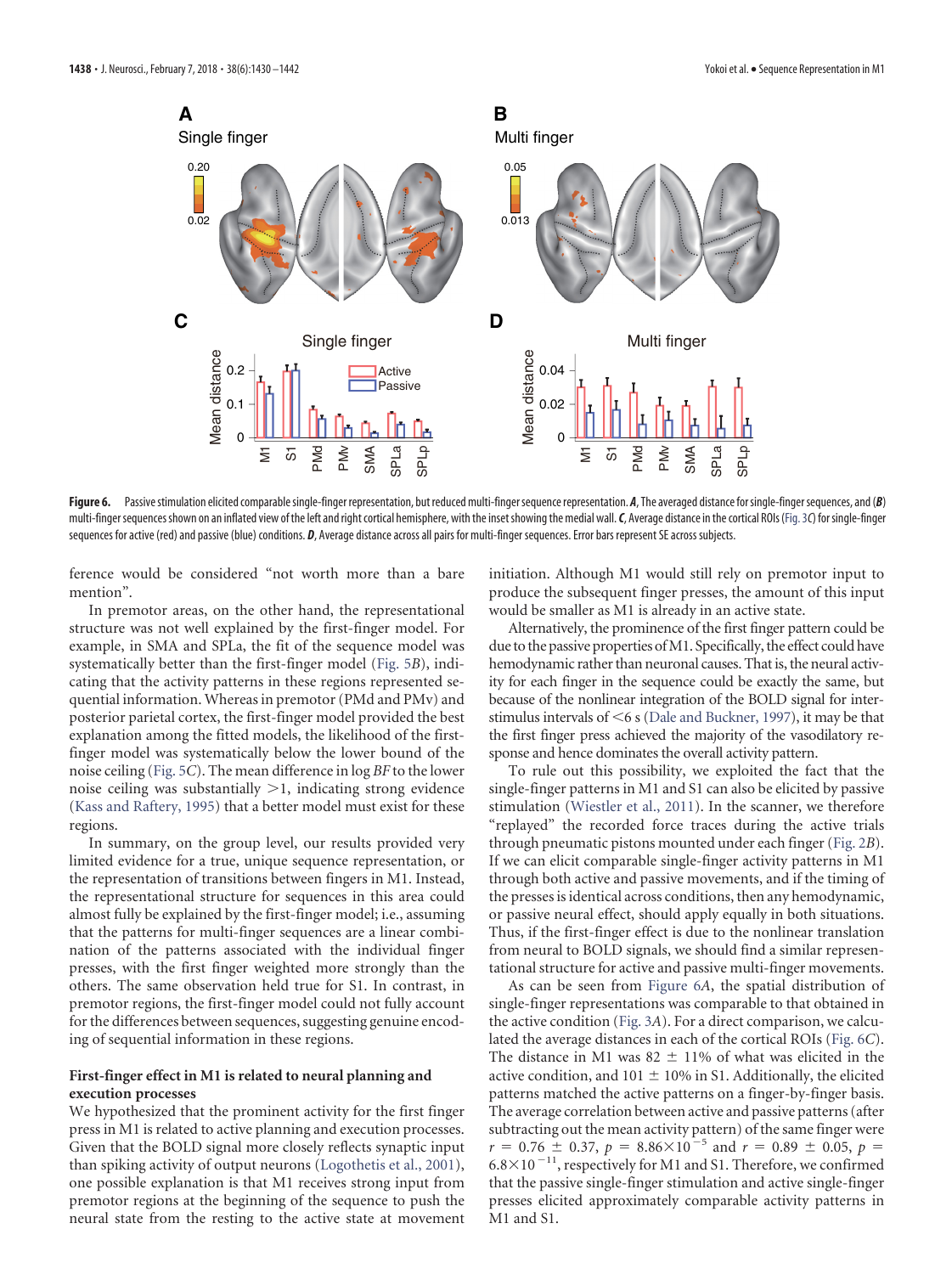

<span id="page-9-0"></span>Figure 7. Model-fitting of multi-finger sequences for passive stimulation evaluated at each ROI. We applied the same model-fitting procedure as shown in [Figure 5](#page-5-0) to the data of the passive stimulation condition. In contrast to the active condition, all models performed nearly equally poor for all ROIs tested. Furthermore, group-wise consistency of the representational structure (blue shaded areas, lower and upper noise-ceilings) was much lower compared with active sequences (red shaded areas).

In contrast to single-finger representations, encoding of multi-finger sequences reduced dramatically over the whole cortical surface in the passive stimulation condition [\(Fig. 6](#page-8-0)*B*). The distances between multi-finger sequences reduced to 47  $\pm$  29% in M1 and  $42 \pm 42\%$  in S1 compared with the active condition [\(Fig. 6](#page-8-0)*D*). Critically, the reduction was larger than what would be expected from the reduction in the single-finger representations [\(Fig. 6](#page-8-0)*B*; M1:  $t_{(16)} = 1.7601$ ,  $p = 0.049$ , and S1:  $t_{(16)} = 2.587$ ,  $p =$ 0.001). If the first-finger effect had been solely due to a hemodynamic nonlinearity, or to a passive adaptation of neural activity, then these effects should have equally applied to both active and passive conditions. Instead, the differences between active and passive conditions indicate that the high weighting of the firstfinger press in M1 is caused by active preparation or initiation of the sequence.

The results also show that the sequence representations found in premotor regions are due to the active planning and execution of a sequence, and not to the processing of the sensory inflow. The distances for multi-finger sequences were substantially lower (24% on average) in premotor regions [\(Fig. 6](#page-8-0)*B*) and not significantly different from 0 in four of the five premotor ROIs. Furthermore, the remaining representational structure was relatively inconsistent between subjects, as can be seen in the low noise ceiling of the model fits [\(Fig. 7\)](#page-9-0). These findings clearly indicate that the sequence representation we observed in premotor regions for the active condition was driven by the planning/execution of a sequence.

#### **A sequence representation with longer training?**

So far, we have found clear evidence of a first-finger effect, but little or no evidence for a real sequence representation in M1.We considered two reasons for this failure. First, it may be that the training period was too short. Second, the simple structure of our sequences

(i.e., permutations of digit 1, 3, and 5) may have reduced the chances of forming representations of finger transitions.

We therefore conducted a second experiment, this time with 5–6 d of training of 2 h each. In the second experiment, participants learned eight arbitrary sequences, each 11 presses long and consisting of all five fingers. The trained sequences were executed at preferred speed (average 4.3 presses/s) in the scanner (see Material and Methods).

First, due to the fact that Experiment 2 had more data, the evidence for movement representation was substantially stronger. The scale of log-Bayes factor was  $\sim$ 3- $\sim$ 4 times larger in [Figure 8](#page-10-0) compared with [Figure 5.](#page-5-0) However, despite the increased signal and ample opportunity to form representations of at least two or three finger transitions (given the longer training time), the representational structure in M1 was again fully explained by the first-finger model. The log-Bayes factor of the first-finger model was above the noise ceiling. Addition of the sequence model or a two-finger transition model did not substantially improve the fit [\(Fig. 8](#page-10-0)*A*; 18.95 vs 19.16 for first-finger model and combined model, respectively). Similar results were obtained for S1. However, combining the first-finger and sequence models in S1 slightly improved the likelihood of the model [\(Fig. 8](#page-10-0)*A*; 45.84 vs 47.84 for first-finger model and combined model, respectively). In contrast, the representational structure in premotor and parietal regions could not be explained by the first-finger model, suggesting the presence of a more complex and higher-level sequence representation [\(Fig. 8](#page-10-0)*B*). The content of these representations, and their dependence on cognitive mechanisms of movement chunking [\(Wymbs et al., 2012;](#page-12-19) [Lungu et al., 2014\)](#page-12-20), will be reported in a subsequent paper. For M1, however, these results confirm that even after week-long training, the fine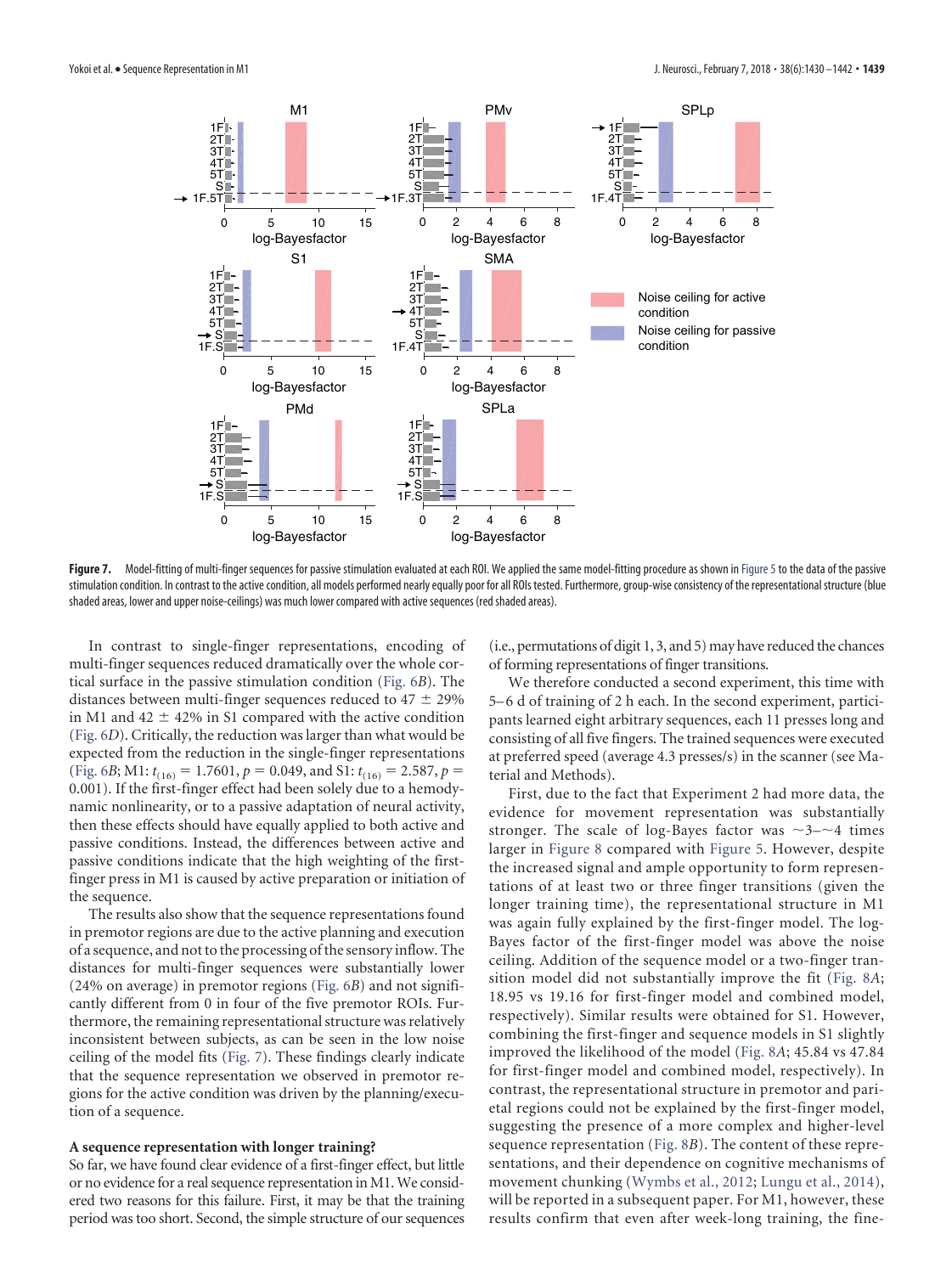grained activity patterns reflect processes related to the individual finger presses, but not to their sequential context.

# **Discussion**

We demonstrated that even after 5–6 d of intensive practice, there was very little evidence for a genuine sequence representation in M1. We also did not find evidence for a representation of partial sequences, such as the transition between two or more finger presses. These results contrast with previous claims of sequence representation in M1 [\(Karni et al., 1995;](#page-12-6) [1998;](#page-12-21) [Matsuzaka et al., 2007\)](#page-12-22). Instead, we found that the activity patterns for sequences could be explained by a linear combination of the activity patterns for singlefinger presses, in which the weight of the first finger was higher than for the subsequent presses. This resulted in an above-chance classification accuracy for sequences beginning with different fingers. We also provided evidence that this first-finger effect was much larger during



<span id="page-10-0"></span>**Figure 8.** More intensive training with complex sequences (Experiment 2) revealed highly similar results. Participants in the second experiment practiced eight different sequences of 11 presses for 5–6 d (2 h per d) before the imaging session. A, log-Bayes-factor [\(Fig. 5\)](#page-5-0) for the data of M1 and S1 for the first-finger model (1F), the two-finger transition model (2T), sequence model (S) and the combination between the first-finger and sequence model (1F $+$ S). The arrow again indicates the winning model. Error bars represent SE acrosssubjects. *B*, Log-Bayes factor between first-finger and noise ceiling model. As in Experiment 1, the first-finger model provided an adequate explanation for M1 and S1, but not for secondary motor areas. The dashed line shows the typical threshold value for model selection [\(Kass and Raftery, 1995\)](#page-12-14).

active compared with passive sequence production, arguing that it is related to active movement preparation and initiation. These results indicate that the first-finger effect had a neural origin, rather than being based on a hemodynamic nonlinearity. In contrast to M1, we observed robust sequence "encoding" in secondary motor areas (PMd, SMA, and the SPLa), and they were not explainable by the first-finger model. These areas have been shown to represent sequences such that the neural activity pattern reflects the sequential order of movement elements [\(Mush](#page-12-7)[iake et al., 1991;](#page-12-7) [Tanji and Shima, 1994;](#page-12-23) [Wiestler and](#page-12-9) [Diedrichsen, 2013;](#page-12-9) [Wiestler et al., 2014\)](#page-12-11).

#### **Advances from the earlier studies**

Although there have been numerous imaging studies on sequence production and acquisition [\(Karni et al., 1995,](#page-12-6) [1998;](#page-12-21) [Honda et al., 1998;](#page-11-15) [Doyon et al., 2002\)](#page-11-16), our approach makes several advances over these earlier studies. First, we designed our experiment specifically for multivoxel pattern analysis, which allowed us to test directly for sequence representations in M1. This is not possible when looking only at the average BOLD activity within a region. Indeed, the increases and decreases reported in previous studies [\(Grafton et al., 1995;](#page-11-17) [Karni et al., 1995,](#page-12-6) [1998;](#page-12-21) [Honda et al., 1998;](#page-11-15) [Kawashima et al., 1998;](#page-12-24) [Sakai et al., 1998\)](#page-12-25) may not necessarily reflect plastic changes in M1. Rather, they could equally well reflect changes in the input to M1, caused by sequences being learned and represented in secondary motor regions. Multivoxel pattern analysis is also sensitive to inputs from other regions but reveals the local organization of how these inputs arrive in M1. Specifically, our results suggest that the activity pattern for the first finger press is especially high, but that pattern itself only reflects the individual finger movement.

Second, we not only measured the activation pattern for the sequences but also compared them to the patterns of their constituent single-finger movements. This allowed us to determine whether the activity patterns for multi-finger sequences could be explained by a combination of single-finger movements, or whether there was evidence for a new representation that encoded the sequential context [\(Fig. 1](#page-1-0)*B*). Our results clearly argue for the former, implying that the significant differences between sequence patterns in M1 in our earlier work [\(Wiestler and](#page-12-9) [Diedrichsen, 2013;](#page-12-9) [Kornysheva and Diedrichsen, 2014;](#page-12-10) [Wiestler](#page-12-11) [et al., 2014\)](#page-12-11) did not reflect an encoding of the order of finger presses (i.e., a genuine sequence representation), but of the sequential position of finger presses. In these studies, each sequence started with a different finger, such that we could not distinguish a real sequence representation from one caused by the first-finger effect. Importantly, our current result confirmed that the pattern differences reported in secondary motor areas likely reflect genuine sequence encoding.

Finally, we demonstrated that passive sensory stimulation could not elicit robust sequence representations in secondary motor areas. This suggests that the sequence representations observed in these areas actually reflects active movement planning/ execution process, rather than sensory re-afferent signals. Of course, we cannot be certain that sensory feedback during the passive stimulation condition was exactly the same as during active sequence production. However, the nearly identical activity patterns in the single-finger conditions elicited in M1 and S1 by the passive stimuli demonstrated that the sensory feedback closely mimicked that during active presses.

## **The origin of the first-finger effect**

The results from the passive stimulation also argue that the firstfinger effect is related to the active preparation and initiation of the sequence, rather than just to the sensory inflow. More generally, the results show that the effect has a neural origin, and is not purely caused by a nonlinear integration of neural events in the production of the hemodynamic response [\(Dale and Buckner,](#page-11-14) [1997\)](#page-11-14). Recent electrophysiological findings seem to support this conclusion [\(Hermes et al., 2012;](#page-11-18) [Siero et al., 2013\)](#page-12-26). These studies recorded the electrophysiological potentials using intracranial ECoG electrodes above M1 while human participants performed rhythmic open and close movements of hand at  $\sim$  2 Hz. Power in the high-gamma frequency band was more pronounced for the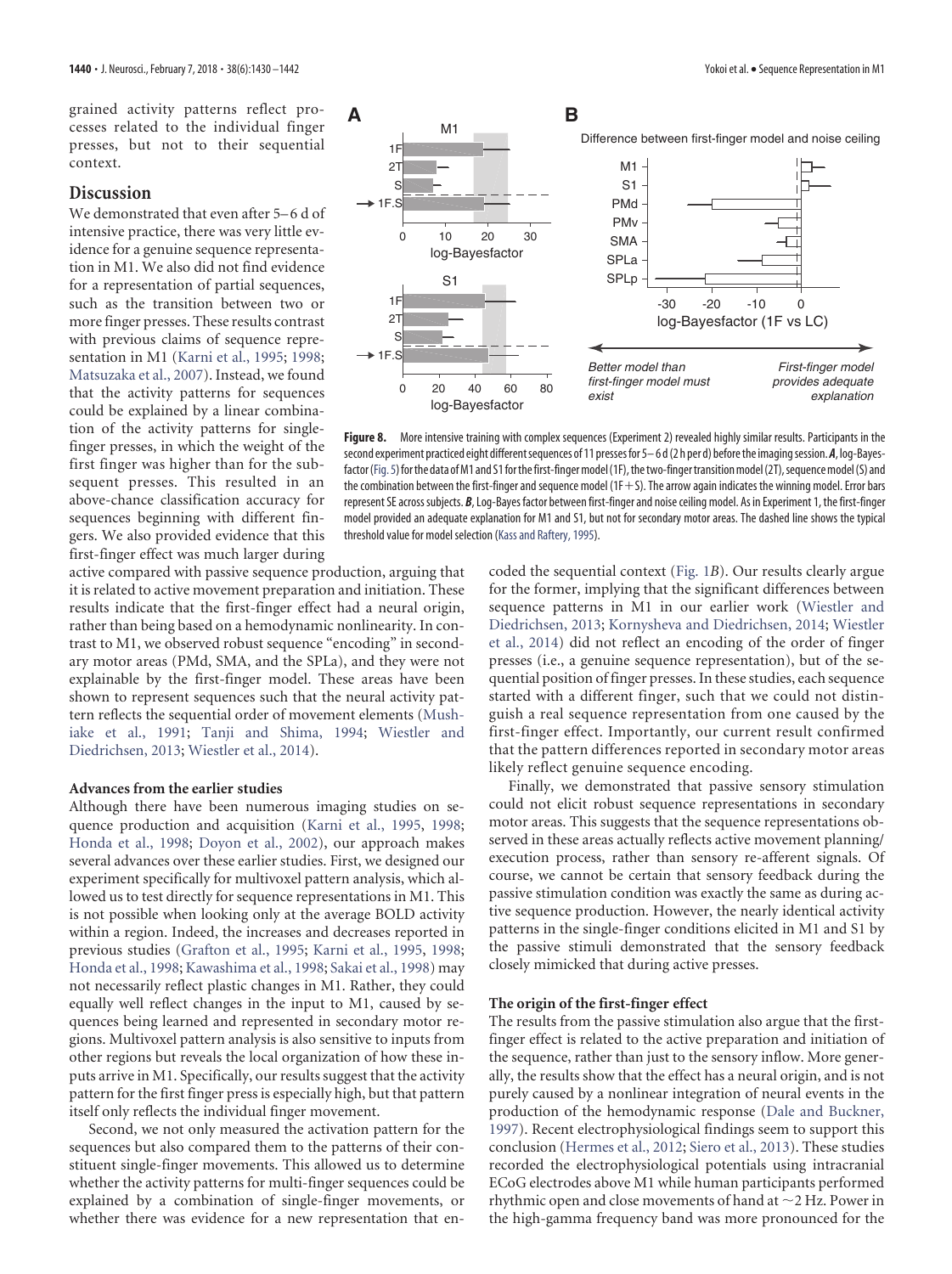first movement of a sequence compared with subsequent movements [\(Hermes et al., 2012\)](#page-11-18). [Siero et al. \(2013\)](#page-12-26) also showed that the high gamma activity related nearly linearly to the observed BOLD activity recorded when subjects performed the same task in the scanner. Although the "sequence" in these experiments consisted of the repetition of the same movement elements, our results lead to the prediction that a similar effect should occur for more complex, multi-finger sequences.

What is the neural origin of this first-finger effect? First, note that both BOLD and high-frequency gamma power relate mainly to synaptic input to a region. Thus, it is not unlikely that this effect arises only on the input side and that the firing of output neurons would be matched for the different finger presses [\(Picard](#page-12-3) [et al., 2013\)](#page-12-3). The most likely explanation therefore is that the neural circuits in M1 require a large input drive to initiate a series of movements. Recent results have shown that the largest change in neural activity occurs when transitioning between a "resting" subspace to the active subspace [\(Elsayed et al., 2016\)](#page-11-19). In our case, the driving input for this movement would arrive in form of the intention to move the first finger. Subsequent finger presses would still require input from higher-order areas, as M1 would not be able to generate the sequence autonomously, but the input drive would be much smaller as the state of the neurons would already be in the vicinity of the active subspace. This idea also predicts that if the sequence is executed slowly enough, the state in M1 should relax back to the resting subspace and the firstfinger effect should disappear.

## **Limitations**

Our data provide very little or no evidence for a sequence representation in M1 after 1 week of intensive training  $(1.5 \sim 2$  h per day). However, this does not exclude the possibility that longer period of training might result in the unique neural circuits for sequences acquired within M1. After 2 years of training, a singlecell recording study in the monkeys revealed some evidence for sequential representations in M1 [\(Matsuzaka et al., 2007\)](#page-12-22). Note, however, that in this study, sequence representations were assessed as the difference between neuronal responses to trained and untrained sequences, not, as in our study, between different trained sequences. On a much shorter time scale, [Karni et al.](#page-12-6) [\(1995\)](#page-12-6) reported an expansion of the activated area in M1 over 4 weeks of daily practice. The total amount of practice was similar to the experiments reported here ( $\sim$ 3.5 $\sim$ 7 h vs 6 $\sim$ 10 h in our study). Again, the results only indicated that trained sequences elicited more activity than untrained sequences (a result that we have not replicated; [Wiestler and Diedrichsen, 2013\)](#page-12-9), but does not show the presence of neural processes that would relate to the sequential order of movement elements. Another important limitation of our study is that we could not assess representations in striatal and cerebellar circuits that closely communicate with M1 [\(Doyon et al., 2003;](#page-11-20) [Lehericy et al., 2005;](#page-12-27) [Wymbs et al., 2012\)](#page-12-19). In these regions, the measurements of multivoxel patterns were not reliable enough to permit the comparison of different representational models.

# **Conclusion**

Using representational fMRI analysis, we demonstrated that up to  $\sim$  1 week of intensive practice, activity in M1 relates to individual finger presses, but not to transitions between multiple fingers or even full sequences. At the same time, we found robust sequence representation in other higher motor areas, such as PMd, SMA, or SPLa, which is consistent with previous studies [\(Mush](#page-12-7)[iake et al., 1991;](#page-12-7) [Shima and Tanji, 1998\)](#page-12-8). We will discuss the exact

contents of these sequence representations in a separate paper. There was some indication that there was a weak component of the activity pattern in M1 which may reflect the sequence itself. Whether this component constitutes the beginning of true sequence representations that will increase in strength with extended training remains to be tested. The results and methodological advances presented in this paper will be crucial for evaluating this hypothesis.

# **References**

- <span id="page-11-3"></span>Ashe J, Taira M, Smyrnis N, Pellizzer G, Georgakopoulos T, Lurito JT, Georgopoulos AP (1993) Motor cortical activity preceding a memorized movement trajectory with an orthogonal bend. Exp Brain Res 95:118 – 130. [Medline](http://www.ncbi.nlm.nih.gov/pubmed/8405244)
- <span id="page-11-2"></span>Churchland MM, Cunningham JP, Kaufman MT, Foster JD, Nuyujukian P, Ryu SI, Shenoy KV (2012) Neural population dynamics during reaching. Nature 487:51–56. [CrossRef](http://dx.doi.org/10.1038/nature11129) [Medline](http://www.ncbi.nlm.nih.gov/pubmed/22722855)
- <span id="page-11-14"></span>Dale AM, Buckner RL (1997) Selective averaging of rapidly presented individual trials using fMRI. Hum Brain Mapp 5:329 –340. [CrossRef](http://dx.doi.org/10.1002/(SICI)1097-0193(1997)5:5%3C329::AID-HBM1%3E3.0.CO;2-5) [Medline](http://www.ncbi.nlm.nih.gov/pubmed/20408237)
- <span id="page-11-5"></span>Diedrichsen J, Kornysheva K (2015) Motor skill learning between selection and execution. Trends Cogn Sci 19:227–233. [CrossRef](http://dx.doi.org/10.1016/j.tics.2015.02.003) [Medline](http://www.ncbi.nlm.nih.gov/pubmed/25746123)
- <span id="page-11-10"></span>Diedrichsen J, Kriegeskorte N (2017) Representational models: a common framework for understanding encoding, pattern-component, and representational-similarity analysis. PLoS Comput Biol 13:e1005508. [CrossRef](http://dx.doi.org/10.1371/journal.pcbi.1005508) [Medline](http://www.ncbi.nlm.nih.gov/pubmed/28437426)
- <span id="page-11-7"></span>Diedrichsen J, Shadmehr R (2005) Detecting and adjusting for artifacts in fMRI time series data. Neuroimage 27:624 –634. [CrossRef](http://dx.doi.org/10.1016/j.neuroimage.2005.04.039) [Medline](http://www.ncbi.nlm.nih.gov/pubmed/15975828)
- <span id="page-11-11"></span>Diedrichsen J, Ridgway GR, Friston KJ, Wiestler T (2011) Comparing the similarity and spatial structure of neural representations: a patterncomponent model. Neuroimage 55:1665–1678. [CrossRef](http://dx.doi.org/10.1016/j.neuroimage.2011.01.044) [Medline](http://www.ncbi.nlm.nih.gov/pubmed/21256225)
- <span id="page-11-13"></span>Diedrichsen J, Wiestler T, Krakauer JW (2013) Two distinct ipsilateral cortical representations for individuated finger movements. Cereb Cortex 23:1362–1377. [CrossRef](http://dx.doi.org/10.1093/cercor/bhs120) [Medline](http://www.ncbi.nlm.nih.gov/pubmed/22610393)
- <span id="page-11-9"></span>Diedrichsen J, Zareamoghaddam H, Provost S (2016) The distribution of crossvalidated Mahalanobis distances. ArXiv arXiv:1607.01371.
- <span id="page-11-12"></span>Diedrichsen J, Yokoi A, Arbuckle SA (2017) Pattern component modeling: a flexible approach for understanding the representational structure of brain activity patterns. Neuroimage. Advance online publication. doi: 10.1016/j.neuroimage.2017.08.051 [Medline](http://www.ncbi.nlm.nih.gov/pubmed/28843540)
- <span id="page-11-16"></span>Doyon J, Song AW, Karni A, Lalonde F, Adams MM, Ungerleider LG (2002) Experience-dependent changes in cerebellar contributions to motor sequence learning. Proc Natl Acad Sci U S A 99:1017–1022. [CrossRef](http://dx.doi.org/10.1073/pnas.022615199) [Medline](http://www.ncbi.nlm.nih.gov/pubmed/11805340)
- <span id="page-11-20"></span>Doyon J, Penhune V, Ungerleider LG (2003) Distinct contribution of the cortico-striatal and cortico-cerebellar systems to motor skill learning. Neuropsychologia 41:252–262. [CrossRef](http://dx.doi.org/10.1016/S0028-3932(02)00158-6) [Medline](http://www.ncbi.nlm.nih.gov/pubmed/12457751)
- <span id="page-11-1"></span>Ejaz N, Hamada M, Diedrichsen J (2015) Hand use predicts the structure of representations in sensorimotor cortex. Nat Neurosci 18:1034 –1040. [CrossRef](http://dx.doi.org/10.1038/nn.4038) [Medline](http://www.ncbi.nlm.nih.gov/pubmed/26030847)
- <span id="page-11-19"></span>Elsayed GF, Lara AH, Kaufman MT, Churchland MM, Cunningham JP (2016) Reorganization between preparatory and movement population responses in motor cortex. Nat Commun 7:13239. [CrossRef](http://dx.doi.org/10.1038/ncomms13239) [Medline](http://www.ncbi.nlm.nih.gov/pubmed/27807345)
- <span id="page-11-8"></span>Fischl B, Sereno MI, Tootell RB, Dale AM (1999) High-resolution intersubject averaging and a coordinate system for the cortical surface. Hum Brain Mapp 8:272–284. [CrossRef](http://dx.doi.org/10.1002/(SICI)1097-0193(1999)8:4%3C272::AID-HBM10%3E3.0.CO;2-4) [Medline](http://www.ncbi.nlm.nih.gov/pubmed/10619420)
- <span id="page-11-17"></span>Grafton ST, Hazeltine E, Ivry R (1995) Functional mapping of sequence learning in normal humans. J Cogn Neurosci 7:497–510. [CrossRef](http://dx.doi.org/10.1162/jocn.1995.7.4.497) [Medline](http://www.ncbi.nlm.nih.gov/pubmed/23961907)
- <span id="page-11-18"></span>Hermes D, Siero JC, Aarnoutse EJ, Leijten FS, Petridou N, Ramsey NF (2012) Dissociation between neuronal activity in sensorimotor cortex and hand movement revealed as a function of movement rate. J Neurosci 32:9736 – 9744. [CrossRef](http://dx.doi.org/10.1523/JNEUROSCI.0357-12.2012) [Medline](http://www.ncbi.nlm.nih.gov/pubmed/22787059)
- <span id="page-11-4"></span>Hikosaka O, Nakamura K, Sakai K, Nakahara H (2002) Central mechanisms of motor skill learning. Curr Opin Neurobiol 12:217–222. [CrossRef](http://dx.doi.org/10.1016/S0959-4388(02)00307-0) [Medline](http://www.ncbi.nlm.nih.gov/pubmed/12015240)
- <span id="page-11-15"></span>Honda M, Deiber MP, Ibáñez V, Pascual-Leone A, Zhuang P, Hallett M (1998) Dynamic cortical involvement in implicit and explicit motor sequence learning: a PET study. Brain 121:2159 –2173. [CrossRef](http://dx.doi.org/10.1093/brain/121.11.2159) [Medline](http://www.ncbi.nlm.nih.gov/pubmed/9827775)
- <span id="page-11-6"></span>Hutton C, Bork A, Josephs O, Deichmann R, Ashburner J, Turner R (2002) Image distortion correction in fMRI: a quantitative evaluation. Neuroimage 16:217–240. [CrossRef](http://dx.doi.org/10.1006/nimg.2001.1054) [Medline](http://www.ncbi.nlm.nih.gov/pubmed/11969330)
- <span id="page-11-0"></span>Indovina I, Sanes JN (2001) On somatotopic representation centers for fin-